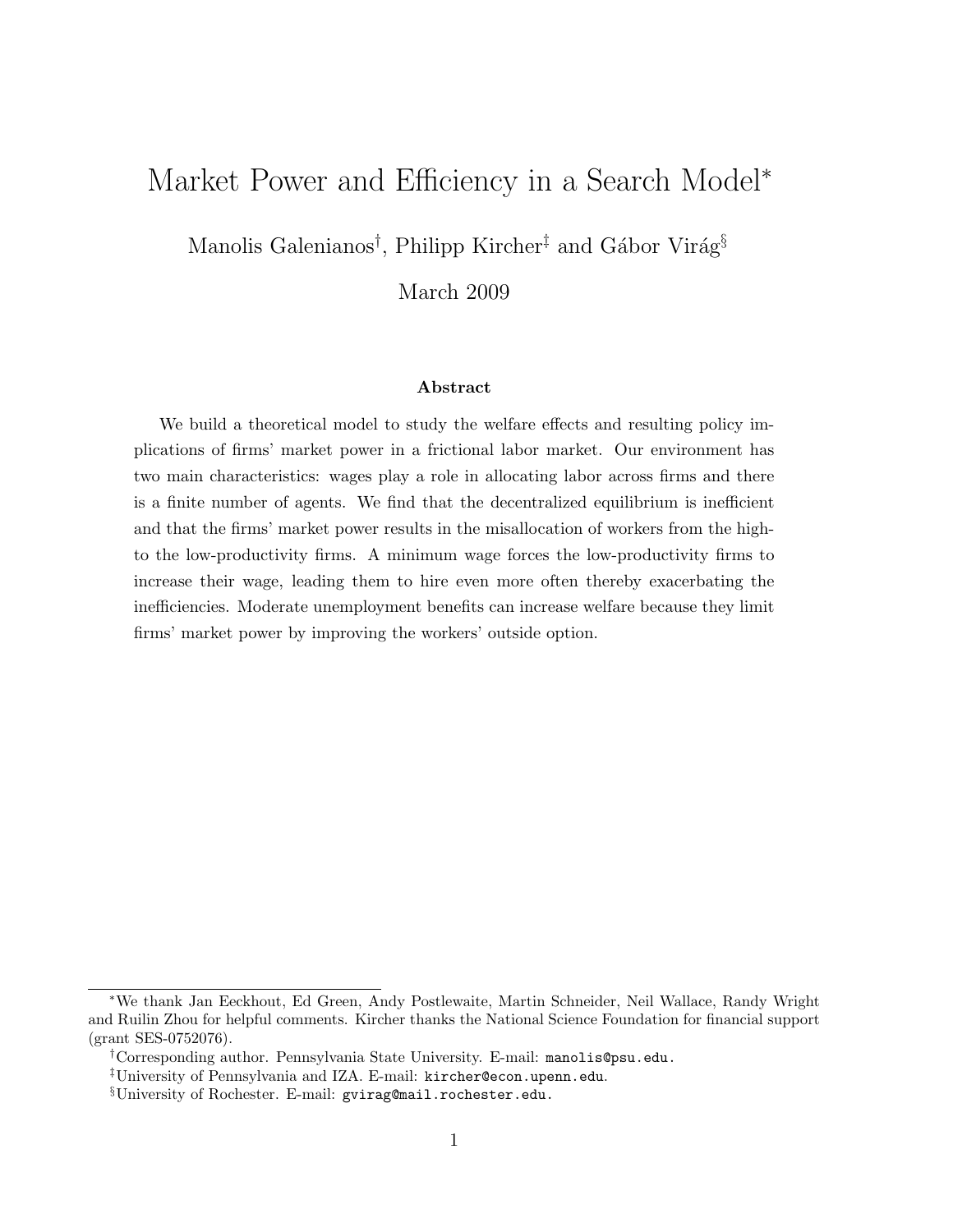# 1 Introduction

In this paper we study the welfare effects and resulting policy implications that arise when firms have market power in the labor market. To that end, we examine a directed search model with a finite number of agents. We find that the firms' market power results in inefficiencies by causing the misallocation of workers across firms. The policy implications are that a minimum wage is always detrimental to welfare while unemployment benefits may improve welfare.

In our model workers are homogeneous, firms differ in their productivity and each firm has one vacancy. The split of the surplus is endogenously determined during the hiring process: first every firm posts a wage and then each worker observes all postings and applies for one job.<sup>1</sup> Frictions are introduced by assuming that workers cannot coordinate their application decisions with each other. To study a setting where firms have market power, we focus our attention on a version of this model with a finite number of agents. We show that the decentralized allocation is inefficient: the more (less) productive firms hire less (more) often than is optimal; furthermore, unemployment is too low because workers apply to safe low-wage/low-productivity jobs too frequently.

The culprit for the inefficiency is the market power that firms enjoy in a a finite market, in the sense that a single firm's action affects the equilibrium outcomes of all agents. Indeed, constrained efficiency obtains in large markets where firms do not have market power (Moen (1997), Shi (2001), Shimer (2005)). Market power reduces the elasticity of the hiring probability with respect to the wage and, as a result, all firms post wages that are lower than at the efficient benchmark. This redistributes surplus from workers to firms which is a feature that is shared with frictionless models of monopsony (Bhaskar, Manning and To (2002)). A novel feature of our model is that the incentive to reduce wages is stronger for high productivity (and in equilibrium high-wage) firms which leads them to reduce wages disproportionally. This results in the reallocation of workers from the high- to the low-productivity firms which turns out to be inefficient. Furthermore, since high-wage jobs are harder to get, a side-effect of this misallocation is that the unemployment rate is lower in the decentralized equilibrium than in the efficient benchmark. Therefore, market power increases employment but reduces output (and hence welfare) by decreasing the average productivity of employed workers. This source of inefficiencies is new to the directed search literature.

We examine the welfare effects of two labor market interventions: minimum wages and

<sup>1</sup>Most of the directed search literature restricts attention to a single application as a way of capturing the time-consuming aspect of the job-finding process. Multiple applications were recently introduced in continuum directed search models by Albrecht, Gautier and Vroman (2006), Galenianos and Kircher (2009a) and Kircher (2008).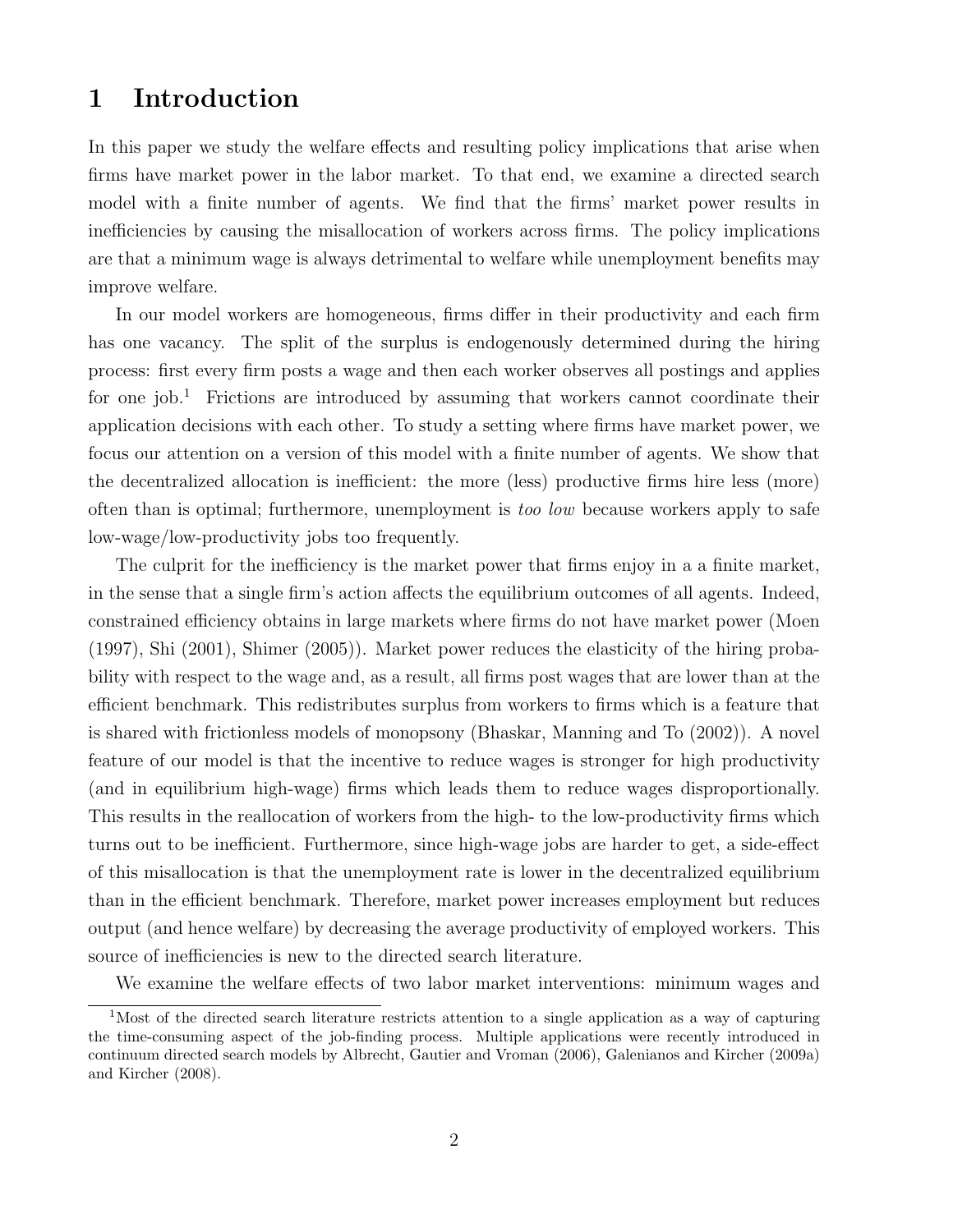unemployment benefits. A minimum wage constraints the low productivity firms to offer higher wages than they otherwise would and hence hire even more often than in the original equilibrium, thereby exacerbating the inefficiencies. Introducing unemployment benefits results in the reallocations of workers towards high productivity firms because it improves the outside option of workers effectively reducing the firms' market power. In one sense, unemployment benefits act as a subsidy to search and reduce firms' market power. This is on top of any additional benefits that may be derived from better match formation (e.g. Marimon and Zilibotti (1999)). In terms of employment effects, introducing a minimum wage (unemployment benefits) reallocates workers to the low (high) productivity firms; since low productivity firms offer a higher probability of employment, the minimum wage reduces the unemployment rate while benefits increase it.<sup>2</sup> Therefore, our model shows that evaluating the welfare implications of labor market policy based on their employment effects alone can lead to misleading results.

We emphasize that even though both policies redistribute surplus towards the workers, they have diametrically opposing effects on aggregate welfare. This is interesting because it contrasts with the predictions of many recent frictional models where both policy instruments yield the same qualitative welfare implications (Acemoğlu and Shimer (1999), Acemoğlu  $(2001)$ , Manning  $(2004)$ .<sup>3</sup> However, wages have no allocative role in these models, either because agents are assumed to be identical or because wages are set through bargaining after a match has formed. When we introduce an allocative role for wages by giving firms a non-trivial wage-setting decision in an environment with productivity heterogeneity the qualitative similarity across policy instruments disappears.<sup>4</sup>

The next section describes the model. Most of the insights of our model can be conveyed in the simple setting with two workers and two firms which is examined in Section 3. Section 4 generalizes our results. We discuss the relevance of our results and conclude in Section 5.

# 2 The Environment

We begin with a brief description of the environment.

<sup>&</sup>lt;sup>2</sup>These employment effects do not hinge on the finite nature of the market, as we discuss in the conclusions. Of course, the policies' normative effects do depend on the size of the market.

<sup>3</sup>These papers span the three most popular classes of labor search models: directed search, random search with bargained wages and random search with posting, respectively. Acemoğlu and Shimer (1999) do not explicitly consider a minimum wage but it is easy to show that it has the same effect as their prescribed unemployment benefits, as also remarked in Acemoğlu (2001).

<sup>4</sup>A different modeling approach is taken by Kaas and Madden (2008). They consider a two-firm Hotelling model and show that a minimum wage reduces the firms' market power and leads to a welfare improvement. In that model the wage does play an allocative role.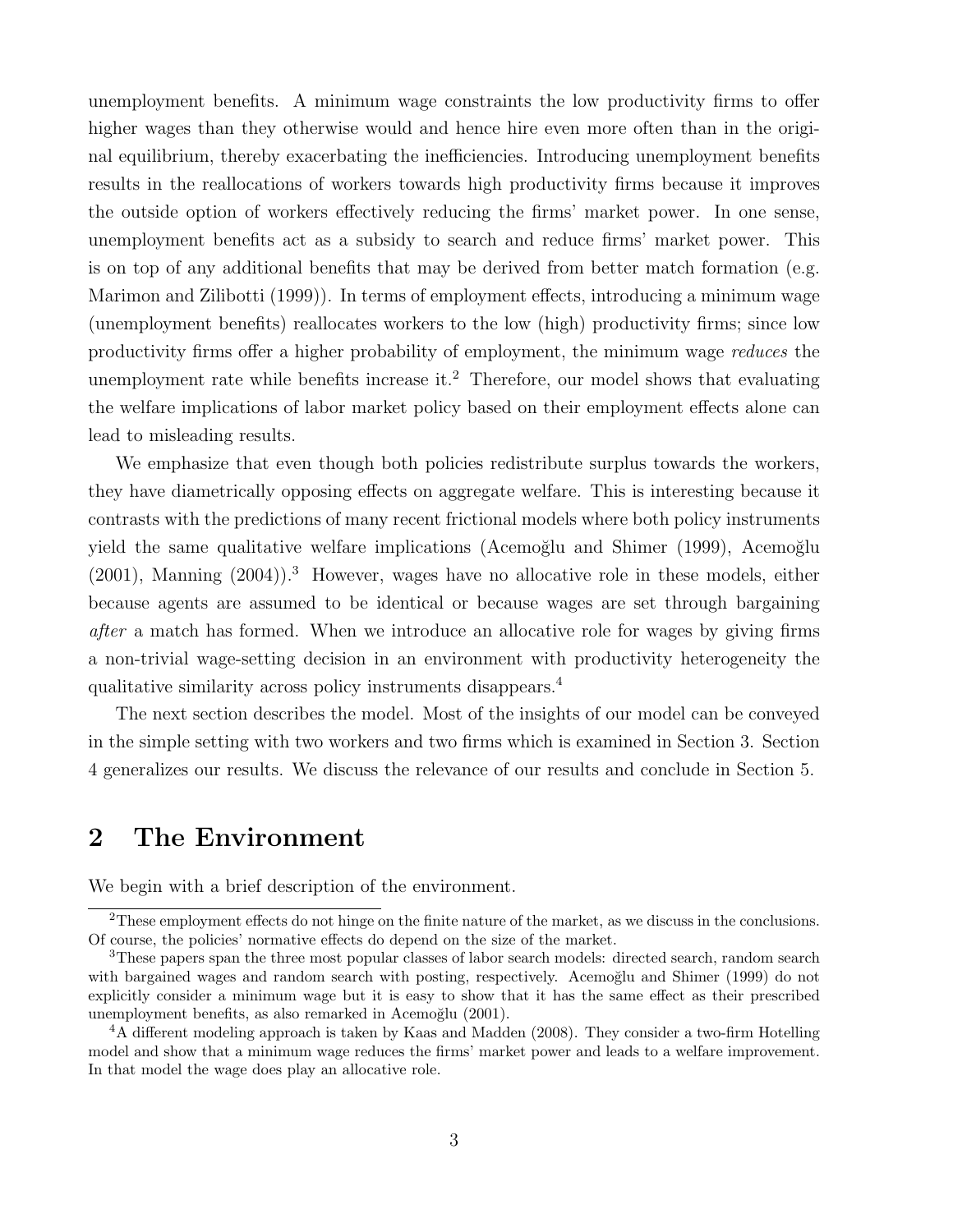The economy is populated with a finite number of risk-neutral workers and firms, denoted by  $N = \{1, ..., n\}$  and  $M = \{1, ..., m\}$  respectively, where  $n \geq 2$  and  $m \geq 2$ . Each firm j has one vacancy and is characterized by its productivity level  $x_j$ , where  $x_j > 0$  for all j. We assume without loss of generality that  $x_m \leq x_{m-1} \leq ... \leq x_1 \equiv \overline{x}$ . The productivity of all firms is common knowledge.<sup>5</sup> The profits of firm j are equal to  $x_j - w_j$  if it employs a worker at wage  $w_i$  and zero otherwise. All workers are identical and the utility of a worker is equal to his wage if employed and zero otherwise.

The hiring process has three stages:

- 1. Each firm j posts a wage  $w_j \in [0, \overline{x}]$ .
- 2. Workers observe the wage announcement  $\mathbf{w} = \{w_1, w_2, ..., w_m\} \in [0, \overline{x}]^m$  and each worker simultaneously applies to one firm.
- 3. A firm that receives one or more applicants hires one of these workers at random. A firm without applicants remains idle.

We focus our attention on equilibria with pure wage-posting strategies by the firms and we solve for the subgame perfect equilibria of the game. As is standard in the directed search literature, we restrict attention to equilibria where workers follow symmetric strategies. Symmetric strategies mean that, following any wage announcement, every worker applies to firm j with the same probability for all  $j \in M$ . This assumption rules out coordination among workers and it is a natural way of introducing trading frictions.<sup>6</sup> It is straightforward to extend this environment to introduce our two policy variables: a minimum wage puts a lower bound on the wages that firms can post; unemployment benefits increase the value of remaining unemployed. This is the standard directed search environment, for instance as in Burdett, Shi and Wright (2001, henceforth BSW).<sup>7</sup>

<sup>&</sup>lt;sup>5</sup>The case where productivity levels are private information is examined in Galenianos and Kircher (2007). <sup>6</sup>Lack of coordination may seem incompatible with a finite (or, small) labor market. What we have in mind is that the labor market for some occupation may have a small number of participants while the total number of agents in the geographical vicinity is large enough to preclude coordination among them.

<sup>7</sup>We take the trading mechanism and the associated coordination failures as given. The coordination problem would be less severe if the contracts were posted by the workers rather than the firms, as in Coles and Eeckhout (2003a, 2003b). However, in that environment the firms do not obtain any surplus and they would therefore prefer to offer the contracts themselves rather than apply for workers' services if given the choice. Analyzing the effects of competing markets is beyond the scope of our paper (see Halko, Kultti and Virrankoski (2008) for such a model). Virag (2008) considers a model of competing mechanisms with finite markets where the firms take their market power into account, but that paper assumes that firms are homogeneous.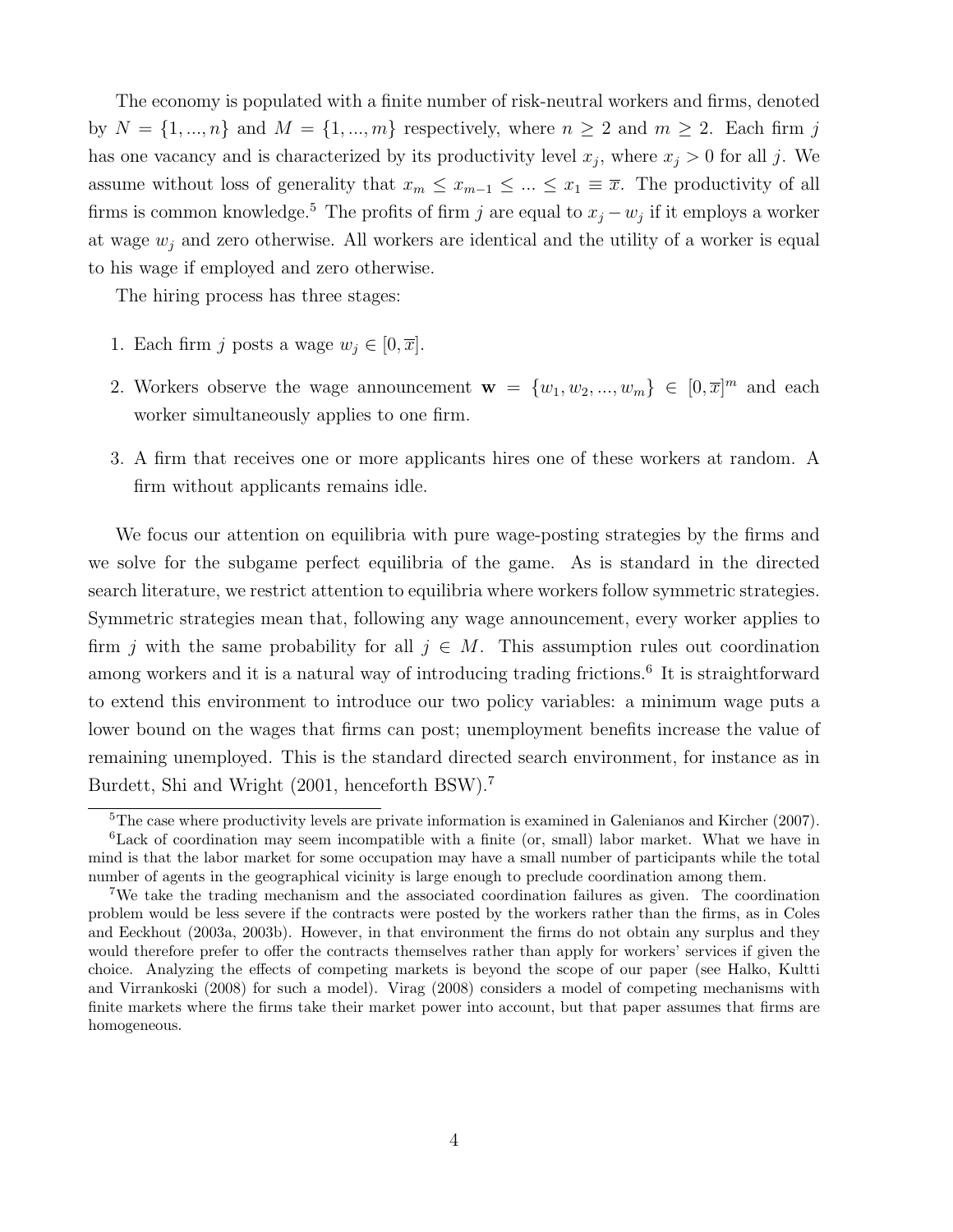## 3 The Case of Two Workers and Two Firms

We begin our analysis by examining the case where  $n = m = 2$  and  $x_1 > x_2$ .<sup>8</sup> We find it fruitful to start with this case as it allows for a simple characterization of the subgame while preserving the strategic interaction among the agents. The general case is considered in section 4.

This section's results are the following.

**Proposition 3.1** When  $n = m = 2$  and  $x_1 > x_2$ :

- 1. Equilibrium Characterization: A unique directed search equilibrium exists. The more productive firm posts a higher wage  $(w_1 > w_2)$ .
- 2. Efficiency Properties: Constrained efficiency does not obtain in equilibrium. The low productivity firm hires too often and unemployment is too low from an efficiency viewpoint. The firms' market power is the source of the inefficiency.
- 3. Policy Implications: Introducing a binding minimum wage reduces welfare. There exists a (strictly positive) level of unemployment benefits that leads to the constrained efficient allocation.

### 3.1 Equilibrium Characterization

We show that there exists a unique equilibrium and that the high productivity firm offers a higher wage. Even though this result is not new (or surprising), we think the proof is useful for the efficiency analysis of the following section.

The model is solved by backwards induction. The first step is to derive the equilibrium response of the two workers for an arbitrary wage announcement  $\{w_1, w_2\}$ . To facilitate exposition the two workers are named  $A$  and  $B$ . Suppose that worker  $B$ 's strategy is to visit firm j with probability  $p_j^B$ . We proceed to derive the probability that worker A is hired conditional on applying to firm j, which we denote by  $G(p_j^B)$ . Worker B applies to firm  $k \ (\neq j)$  with probability  $1 - p_j^B$ , in which case A is hired for sure; with probability  $p_j^B$ , B applies to firm j and A is hired with probability  $1/2$ . Therefore:

$$
G(p_j^B) = (1 - p_j^B) + \frac{p_j^B}{2} = \frac{2 - p_j^B}{2}.
$$
\n(1)

<sup>&</sup>lt;sup>8</sup>The case where  $x_1 = x_2$  and  $n = m = 2$  is exhaustively analyzed by BSW.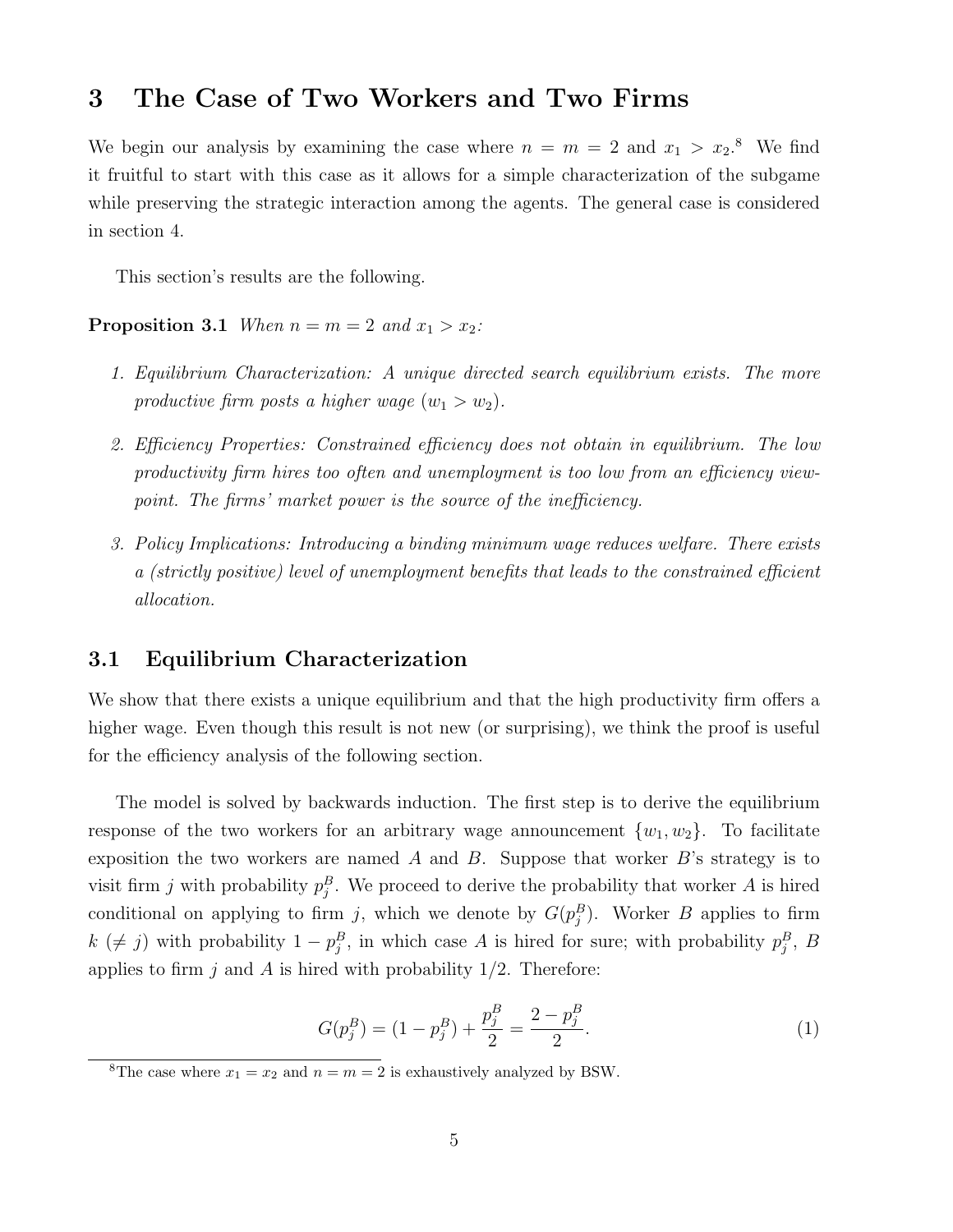The expected utility that worker A receives from applying to firm j is equal to  $G(p_j^B)w_j =$  $[(2-p_j^B) w_j]/2$  and similarly for B. Finally, in a symmetric subgame we have  $p_j^A = p_j^B = p_j$ .

We define *market utility* to be the utility that workers expect to receive in the equilibrium of the subgame and denote it by  $U(w_1, w_2) \equiv \max_j G(p_j) w_j$ . When  $w_j \geq 2w_k$ , applying to firm  $j$  is a dominant strategy for the workers which leads to

$$
p_j = 1, p_k = 0 \text{ and } U(w_1, w_2) = \frac{w_j}{2}.
$$
 (2)

When  $w_j/w_k \in [1/2, 2]$ , workers mix  $(p_l > 0$  for  $l = 1, 2)$ . Their strategies and market utility are given by:

$$
\frac{(2-p_j) w_j}{2} = \frac{(2-p_k) w_k}{2} = U(w_1, w_2).
$$
\n(3)

Equations (2) and (3) define the optimal response of workers  $\{p_1(w_1, w_2), p_2(w_1, w_2)\}\$ for arbitrary wages  $\{w_1, w_2\}$ . We shall show that only equation (3) is relevant for equilibrium.

We now turn to the firms' problem in the first stage of the hiring process. Let  $H(p_i)$ denote the probability that firm  $j$  fills its vacancy when the workers' strategy is to apply to j with probability  $p_j$ . Firm j hires a worker unless it receives no applicants, which occurs with probability  $(1-p_j)^2$ . Therefore,  $H(p_j) = 1 - (1-p_j)^2$ .

Firm  $i$  takes as given the wage of firm  $k$  and the response of workers and maximizes

$$
\Pi_j(w_j, w_k) \equiv (x_j - w_j) H(p_j(w_j, w_k)) \tag{4}
$$

over  $w_j \in [0, x_j]$ . Note that firm j has no incentive to post a wage above  $2w_k$  since that wage attracts both workers with probability 1. Therefore, in equilibrium  $p_j(w_j, w_k)$  is determined by equation (3) alone.

Differentiating equation (4) with respect to  $w_i$  yields:

$$
\frac{d\Pi_j(w_j, w_k)}{dw_j} = (x_j - w_j)H'(p_j(w_j, w_k))\frac{dp_j(w_j, w_k)}{dw_j} - H(p_j(w_j, w_k))
$$
\n(5)

The first term captures the marginal benefit of raising the wage, i.e. the increase in the hiring probability times productivity. The second term represents the cost of having to pay a higher wage to workers. We will use this expression extensively for the efficiency analysis.

It will prove convenient to optimize over  $p_j$  rather than  $w_j$ . Using equation (3) one can express  $w_j$  as a function of  $p_j$  and  $w_k$  which, recalling that  $p_k = 1 - p_j$ , leads to  $w_j(p_j, w_k) =$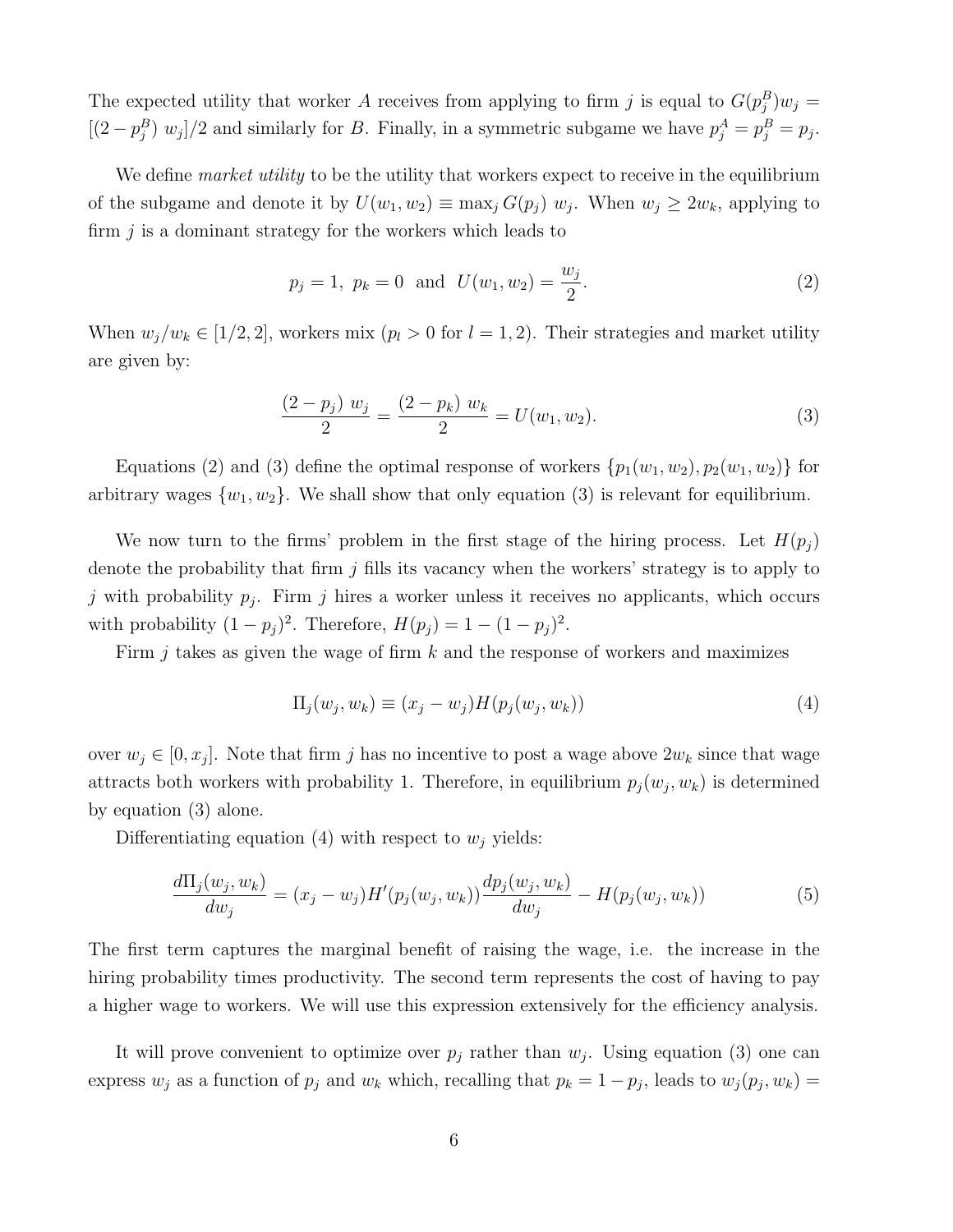$(1+p_j) w_k/(2-p_j)$ . With a bit of algebra, equation (4) can be rewritten as

$$
\Pi_j[w_j(p_j, w_k), w_k] = x_j(1 - (1 - p_j)^2) - w_k p_j(1 + p_j), \tag{6}
$$

and it is maximized over  $p_j \in [0, 1]$ . The first derivative is:

$$
\frac{d\Pi_j[w_j(p_j, w_k), w_k]}{dp_j} = 2 (1 - p_j) x_j - (1 + 2 p_j) w_k.
$$
\n(7)

We equate (7) to zero for both firms, solve for  $x_j$  and combine terms, using equation (3) to substitute out wages, to get:

$$
\frac{x_1}{x_2} = \frac{1-p_2}{1-p_1} \frac{1+2 p_1}{1+2 p_2} \frac{2-p_1}{2-p_2}
$$
\n(8)

Equation (8) implicitly characterizes the equilibrium. It is straightforward to show that there are unique  $\{p_1^*(x_1, x_2), p_2^*(x_1, x_2)\}$  satisfying (8). Let  $R(p_1)$  denote the right hand side of equation (8), where  $p_2 = 1 - p_1$ . Simple calculations show that  $R(0) = 0$ ,  $R'(p_1) > 0$  and  $\lim_{p_1 \to 1} R(p_1) = \infty$  proving that there is a unique  $p_1^*$  (and  $p_2^*$ ) satisfying (8) and hence the equilibrium exists and it is unique.

The equilibrium wages are given by using equation (7):

$$
w_k^*(x_1, x_2) = \frac{2(1 - p_j^*(x_1, x_2)) x_j}{1 + 2 p_j^*(x_1, x_2)}.
$$
\n(9)

The symmetry of (8) and  $x_1 > x_2$  imply  $p_1^* > 1/2 > p_2^*$  and hence  $w_1^* > w_2^*$ . Note that  $p_1^*$ is strictly interior regardless of  $x_1$  and  $x_2$ . In other words, the high productivity firm finds it suboptimal to price its competitor out of the market.<sup>9</sup> Finally, recalling equation  $(1)$ , the expected unemployment rate of the decentralized equilibrium is:

$$
u^* = p_1^* (1 - p_1^* + \frac{p_1^*}{2}) + p_2^* (1 - p_2^* + \frac{p_2^*}{2}) = \frac{1}{2} [1 + 2 p_1^* - 2 (p_1^*)^2]
$$
(10)

### 3.2 Efficiency Properties of Equilibrium

We now examine the efficiency properties of the equilibrium. We have two main results: first, efficiency does not obtain; second, the pattern of inefficiency is that the low productivity firm hires too often and unemployment is too low. We identify the market power enjoyed by firms in a finite market as the culprit for the inefficiency.

<sup>&</sup>lt;sup>9</sup>This result is particular to the two firm case. In the general  $m$ -firm model additional assumptions on productivity are needed to guarantee that all firms attract applications. See Galenianos and Kircher (2009b).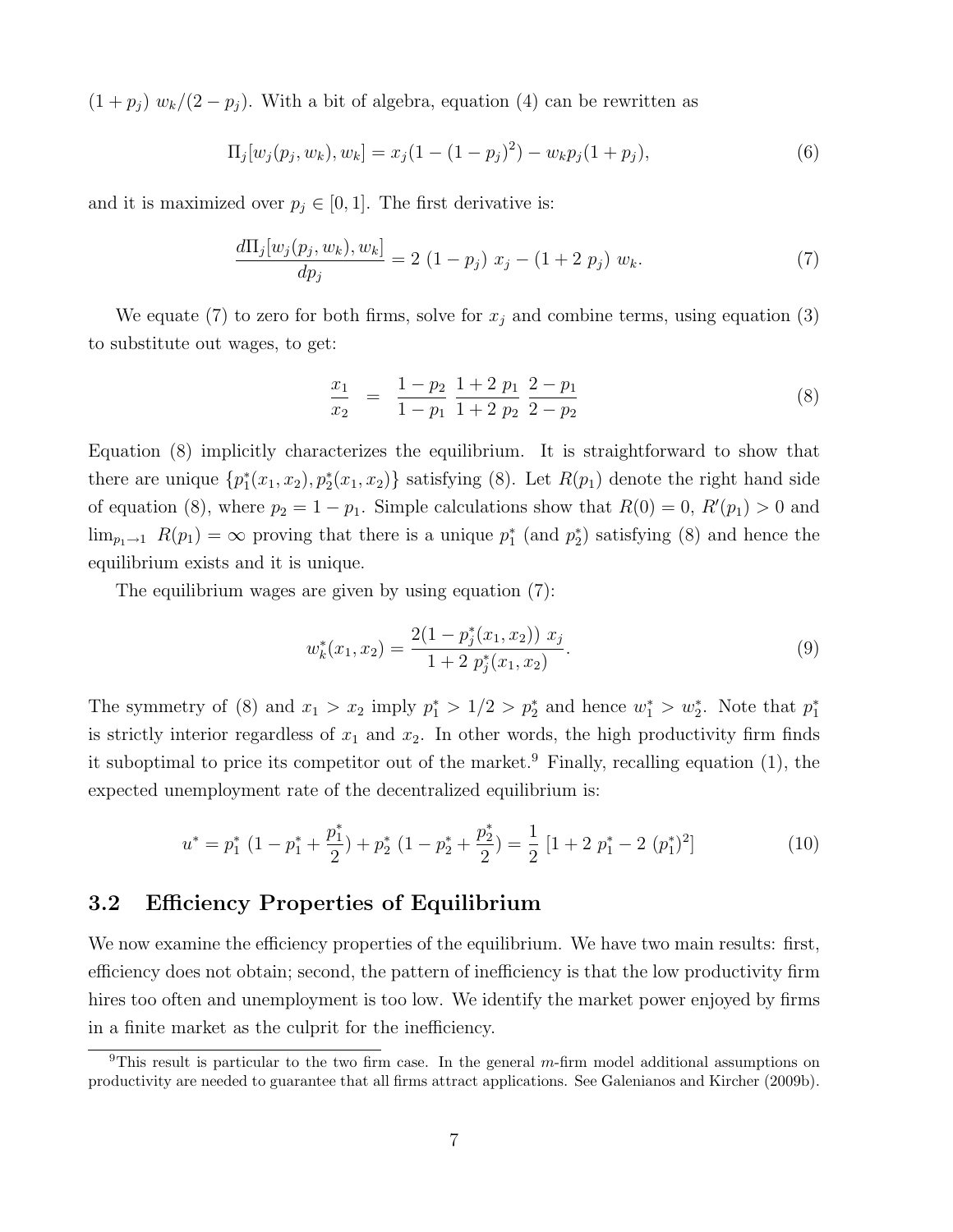Our benchmark for efficiency is the solution to the following problem: a social planner chooses the strategies of the agents to maximize output subject to the constraint that workers' strategies are symmetric.<sup>10</sup> The constraint means that the planner is subject to the same frictions as the agents, and we call the solution to his problem the constrained efficient benchmark. This is the standard notion of constrained efficiency in a decentralized matching process as in Shi (2001) or Shimer (2005).

The firms' strategies (wage-posting) are irrelevant for efficiency since they only affect the distribution of the surplus. Therefore, the planner chooses the workers' strategies to solve

$$
\max_{p_1, p_2} x_1 H(p_1) + x_2 H(p_2)
$$
\n
$$
\text{s.t. } p_1 + p_2 = 1 \quad \text{and } p_j \ge 0, j = 1, 2.
$$
\n
$$
(11)
$$

Let  $\{p_1^P, p_2^P\}$  denote the solution of this problem.

The trade-off faced by the social planner is the following: by increasing  $p_1$ , he raises the average productivity of an employed worker because the high productivity firm is left idle less often; however, he also reduces the number of employed workers since they crowd each other out more often at the high productivity firm  $(p_1 > 1/2)$  is clearly a necessary condition for efficiency). We proceed to show that the decentralized equilibrium does not strike the welfare-maximizing balance between these two forces.

Setting the first derivative of (11) to zero yields

$$
\frac{x_1}{x_2} = \frac{1 - p_2^P}{1 - p_1^P},\tag{12}
$$

Comparing equation (12) with equilibrium condition (8) it is clear that constrained efficiency does not obtain in equilibrium, except in the special case  $x_1 = x_2$ .

Furthermore, simple calculations show that the product of the second and third ratios on the right hand side of (8) is larger than 1 which implies that  $(1-p_2^*)/(1-p_1^*) < (1-p_2^p)/(1-p_1^*)$  $p_1^P$ ), and therefore

$$
p_2^P < p_2^* < \frac{1}{2} < p_1^* < p_1^P. \tag{13}
$$

That is, in equilibrium workers apply to the less productive firm too often. As a result, the unemployment rate is *too low* from an efficiency viewpoint: equation (10) is minimized at  $p_1 = 1/2$  which, together with equation (13), leads to  $u^* < u^P$ .

<sup>&</sup>lt;sup>10</sup>In other words, the planner has a utilitarian welfare function.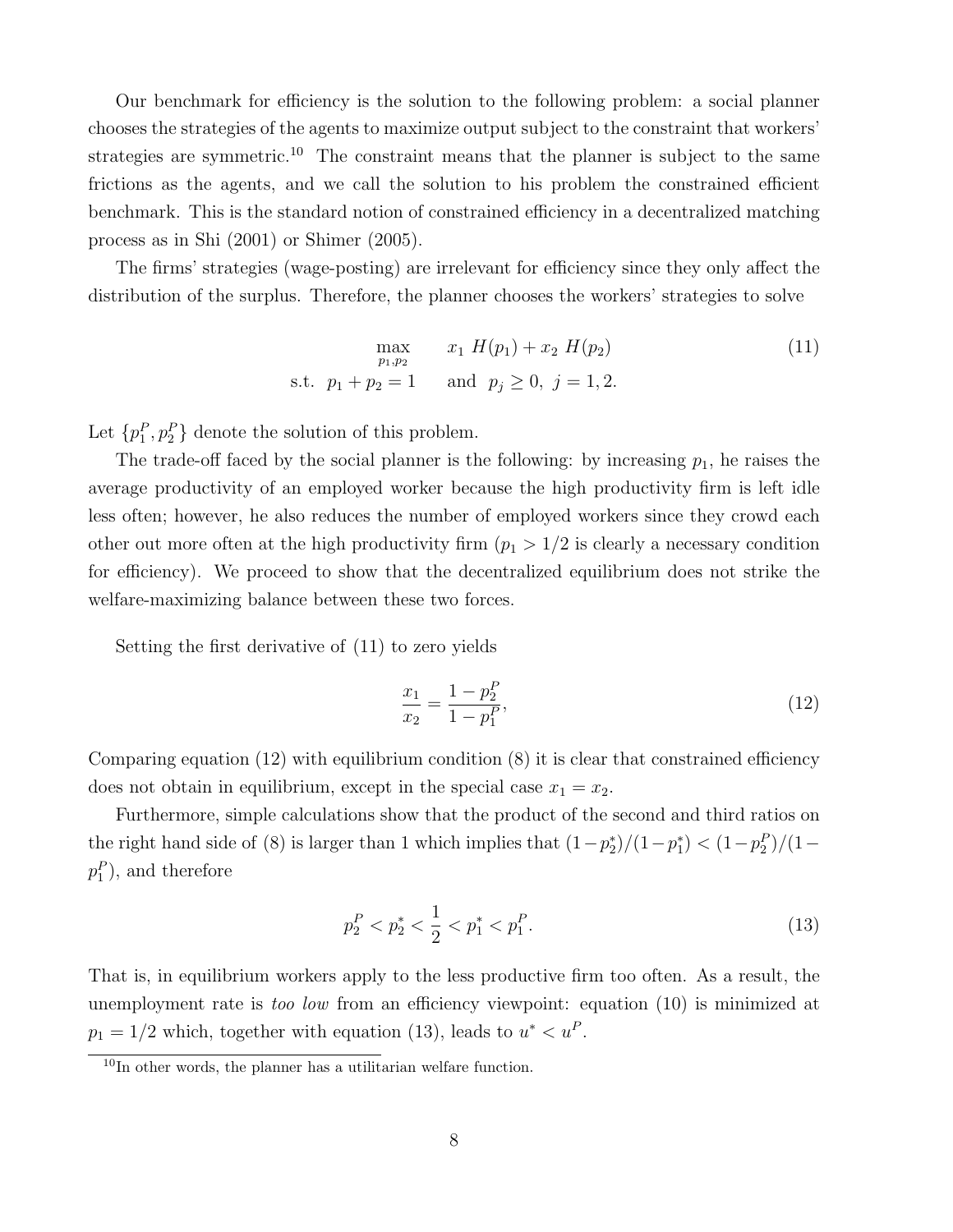Market power is the source of the inefficiency. Market power refers to the fact that an individual firm's action alters the workers' market utility. To clarify this point, use equation (3) to rewrite the probability that a worker applies to firm  $i$  as

$$
p_j = p_j[U, w_j] = 2(1 - U/w_j),\tag{14}
$$

where, of course,  $U = U(w_1, w_2)$ . A change in  $w_j$  affects  $p_j[w_j, U]$  through two distinct channels. The directed search channel is that as a firm raises its wage, workers increase their probability of applying there. The market power channel is that a single firm's wage affects the workers' market utility and hence their strategies. Mathematically:

$$
\frac{dp_j}{dw_j} = \frac{\partial p_j}{\partial w_j} + \frac{\partial p_j}{\partial U} \frac{\partial U}{\partial w_j}
$$
\n(15)

It is straightforward to show that the constrained efficient allocation obtains if the market power channel is shut off (i.e. if  $\partial U/\partial w_i = 0$ ). For instance, this is the case in Montgomery (1991) who considers a similar model but assumes that firms behave competitively in that they take market utility as fixed when deciding what wage to post. Furthermore, Peters (2000) shows that market power diminishes as the number of agents grows which is consistent with the findings of Moen (1997), Shi (2001) and Shimer (2005) that constrained efficiency obtains in large markets.

To see why market power leads low productivity firms to "overhire" we examine equation (15) in some more detail. First, note that  $\partial p_j/\partial U < 0$ : a better outside option makes workers more picky. Second, observe that in a finite market we have  $\partial U/\partial w_j > 0$ : as  $w_j$  increases, workers apply more often to firm j and, therefore, less often to firm  $k$ ; this makes it easier to be hired at firm k, which leads to an increase in  $G(p_k)w_k$  and hence in market utility. Note that when the number of agents becomes large this argument ceases to hold because the queues at other firms are affected infinitesimally as workers increase their probability of applying to j. Therefore, in a large market the expected utility of applying to some other firm k remains unchanged and  $p_j$  increases sufficiently to bring the payoffs of applying to j down to its previous level.

These observations imply that market power decreases the elasticity of hiring with respect to the wage by reducing the right-hand side of equation (15). As a result, firms face less competition and they post lower wages than they would if they did not take their market power into consideration, as in Montgomery (1991). The reason why the high productivity firm is affected by this feature to a larger amount has to do with the strict concavity of the hiring function  $H(p_j)$ . Recalling equation (5), it is easy to see that a unit decrease in  $dp_j/dw_j$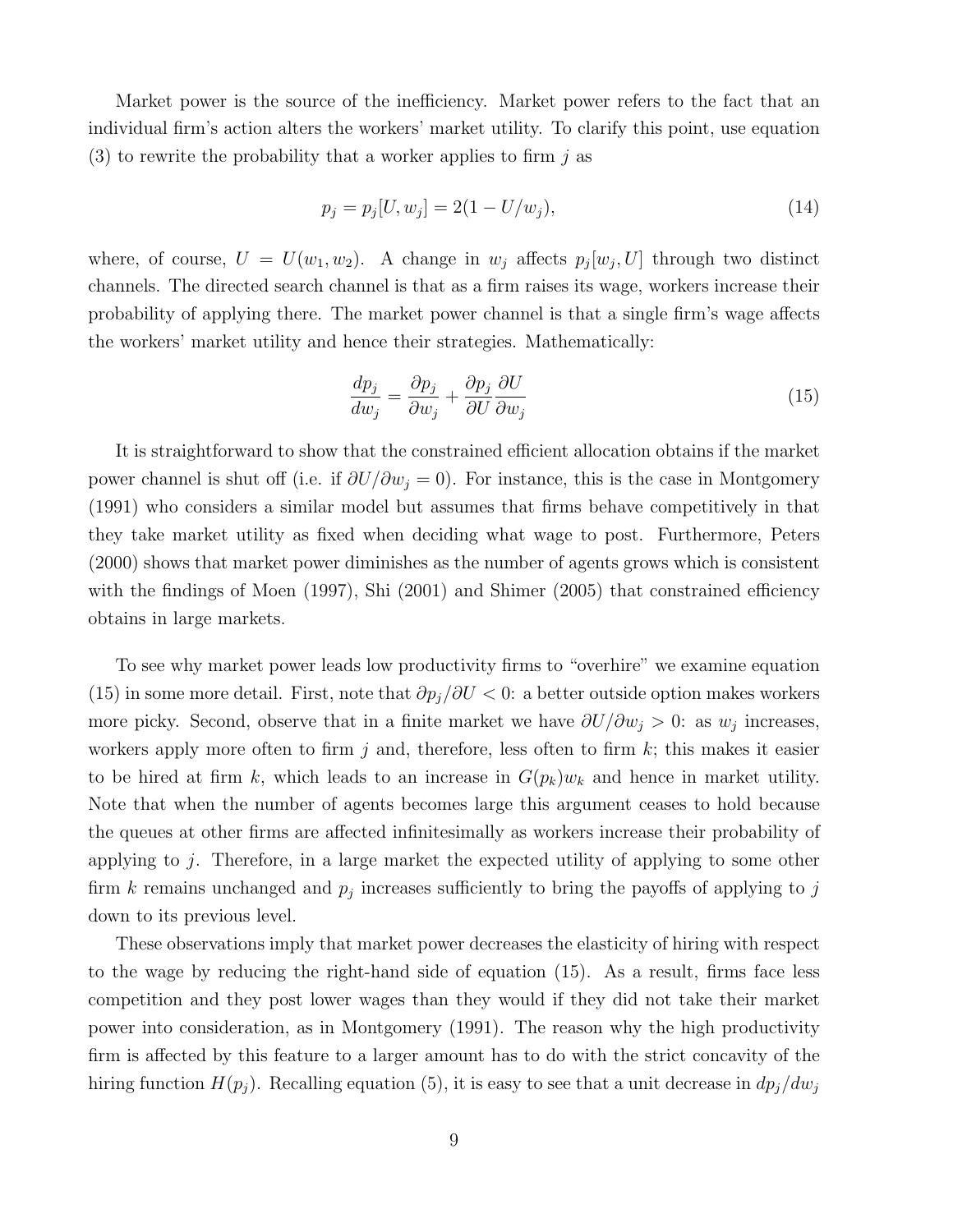has a smaller effect on the hiring probability of the high wage (and hence high productivity) firm. Therefore, the high productivity firm will respond to market power by decreasing its wage by a larger amount, which leads to the misallocation of workers.

The firms' market power therefore leads to a redistribution of surplus from workers to firms, which does not enter our welfare criterion, but also to a reduction in expected output due to the misallocation of workers across heterogeneous firms, which does. The source of the inefficiencies is different from the underutilization of labor suggested by more common frictionless models of monopsony (e.g. Bhaskar, Manning and To (2002)). The result that in equilibrium workers under-apply to the more productive firms and face lower unemployment than is optimal is similar in flavor to Acemoğlu and Shimer (1999). The driving force in that paper, however, is the workers' risk aversion, while in this paper it is the firms' market power. More importantly, the focus of the two papers is quite different: we focus on the interaction between policy and firms' pricing decisions while Acemoğlu and Shimer (1999) concentrate on how to counter the effects of workers' risk aversion.

### 3.3 Policy implications

The next step is to examine whether policy can improve on the decentralized allocation. We consider two policy interventions: a minimum wage and unemployment benefits. Our findings are that the introduction of a minimum wage exacerbates the misallocation of workers while an unemployment benefits scheme can achieve constrained efficiency. We provide a discussion of these results at the end of the section.

We first consider the minimum wage and show that a binding minimum wage results in the reductions of more productive firm's hiring probability. Fix the original economy  $\{x_1, x_2\}$ , label the equilibrium before the introduction of a (binding) minimum wage as *unconstrained* and denote the equilibrium wages and application probabilities by  $\{w_1^*(x_1, x_2), w_2^*(x_1, x_2)\}\$ and  $\{p_1^*, p_2^*\}$ . Introduce a minimum wage in the interval  $\underline{w} \in (w_2^*(x_1, x_2), x_2),$ <sup>11</sup> and label the resulting equilibrium as *constrained* with associated wages and probabilities  $\{w_1^C(x_1, x_2, \underline{w}), \underline{w}\}$ and  $\{p_1^C, p_2^C\}$ .<sup>12</sup>

The constrained equilibrium of economy  ${x_1, x_2}$  features the same wages and probabilities as the unconstrained equilibrium of an alternative economy  $\{x_1, \tilde{x}_2\}$  where w is the low productivity firm's profit maximizing wage. In other words, the alternative economy is such

<sup>&</sup>lt;sup>11</sup>A minimum wage below  $w_2^*(x_1, x_2)$  has no effect because it does not bind, while if  $\underline{w} \geq x_2$  the low productivity firm is priced out of the market. It is clear from equation (12) that it is never efficient to leave one of the firms without applications. Depending on parameter values, closing firm 2 down could improve efficiency but this is not a policy that we will consider.

<sup>&</sup>lt;sup>12</sup>Set  $w_2 = \underline{w}$  in equation (7) and solve for  $w_1$ .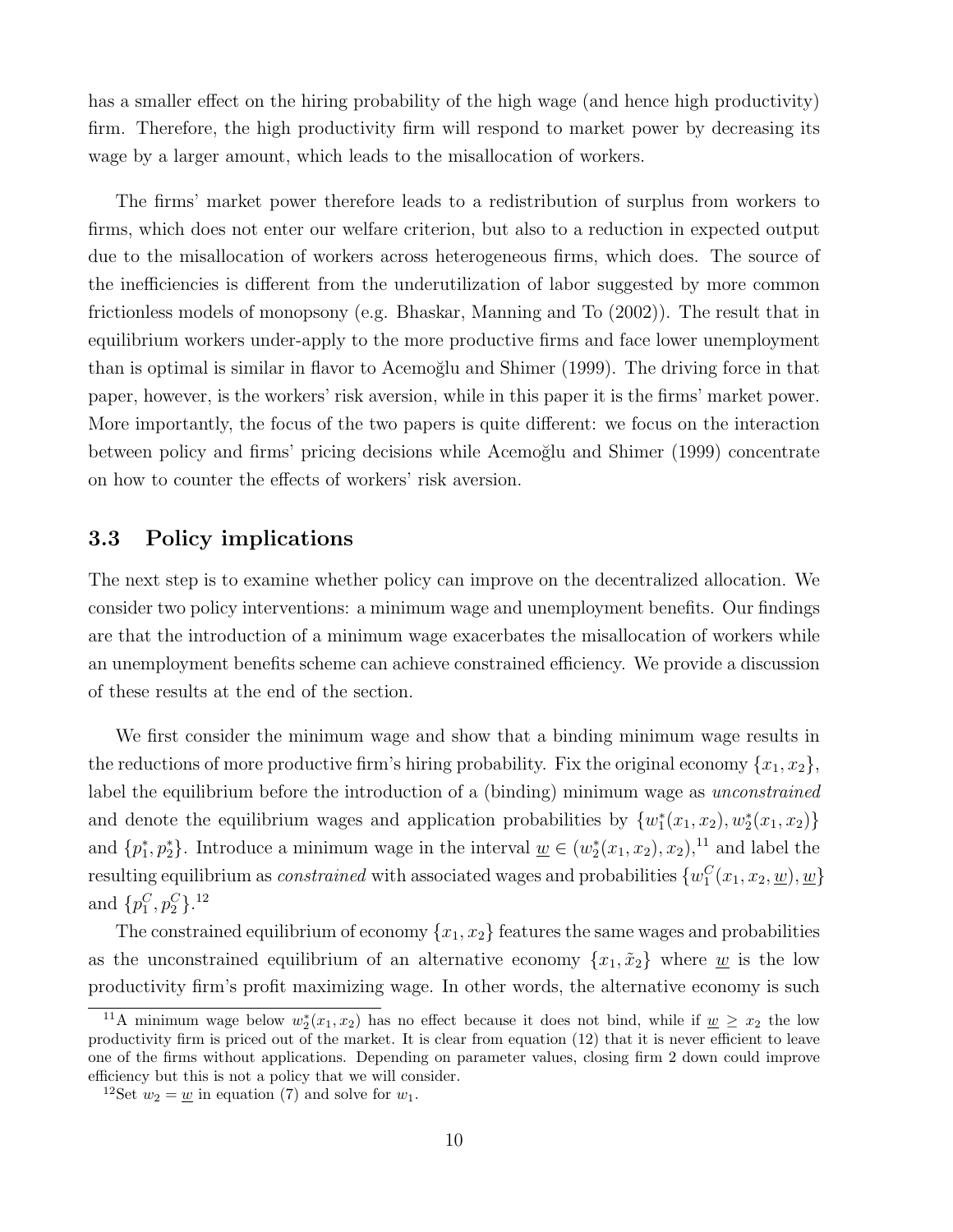that  $w_2^*(x_1, \tilde{x}_2) = \underline{w}$  and  $w_1^*(x_1, \tilde{x}_2) = w_1^C(x_1, x_2, \underline{w})$ . It is straightforward to see that  $\tilde{x}_2 > x_2$ which implies that the low productivity firm of the alternative economy hires more often than its counterpart in the original economy. Therefore, introducing a minimum wage leads to low productivity firm to hire more often, pushing the economy further away from efficiency:  $p_1^P > p_1^* > p_1^C$ . Note, however, that the expected unemployment rate decreases as a result of the minimum wage:  $u^C < u^* < u^P$ .

We now consider an unemployment benefits scheme that gives  $b \, \langle \, x_2 \rangle$  to every worker who was unable to find a job and is financed by lump-sum taxation.<sup>13</sup> This scheme is simply a redistribution of resources and therefore it does not affect the efficient allocation. For the equilibrium analysis, we normalize all values by the unemployment benefits: let  $\hat{x}_j = x_j - b$  and  $\hat{w}_j = w_j - b$  be the productivity and wage, respectively, in excess of the workers' unemployment benefits (or, outside option). Treating  $\hat{x}_j$  as the firms productivity and  $\hat{w}$  as the wage, the equilibrium can be characterized in the same way as in section 3.1. Equation (8) becomes

$$
\frac{x_1 - b}{x_2 - b} = \frac{1 - p_2(b)}{1 - p_1(b)} \frac{1 + 2 p_1(b)}{1 + 2 p_2(b)} \frac{2 - p_1(b)}{2 - p_2(b)}
$$
(16)

Equation (16) defines the equilibrium worker strategies for given b,  $p_1(b)$ . The ratio  $(x_1$  $b)/(x_2 - b)$  is strictly increasing in b and  $p_1(b)$  can achieve any value in  $[p_1^*, 1)$  by varying b within  $[0, x_2)$ .  $p_1(x_2) = 1$  is too high because it is inefficient to price the low productivity firm out of the market and  $p_1(0)$  is too low, as was shown in section 3.2. Therefore, there is a unique  $b^* \in (0, x_2)$  such that  $p_1(b^*) = p_1^P$  and efficiency is restored.

The main lesson of section 3.2 is that the market power of firms leads to inefficiencies. This, of course, is not a new result. What is novel in our model is how the inefficiencies manifest themselves and the resulting implications with respect to two policies that can reduce the firms' market power. In contrast to frictionless models of monopsony where the inefficiencies are due to the underutilization of labor and where a (carefully chosen) minimum wage helps move towards efficiency, our model shows that the allocative inefficiencies are important and they are actually made worse by a minimum wage. A minimum wage constraints the low productivity firms to offer higher wages than they otherwise would and hence hire even more often than in the original, already inefficient, equilibrium. In some sense, the minimum wage

 $13$ Of course, in reality taxation is distortionary. Our goal is to examine whether unemployment benefits can improve the allocation in the most favorable environment possible: if the answer is negative, then a more realistic assessment of taxation is unnecessary; if, as already anticipated, the answer is positive, then one can consider different taxation schemes –which we leave for future research.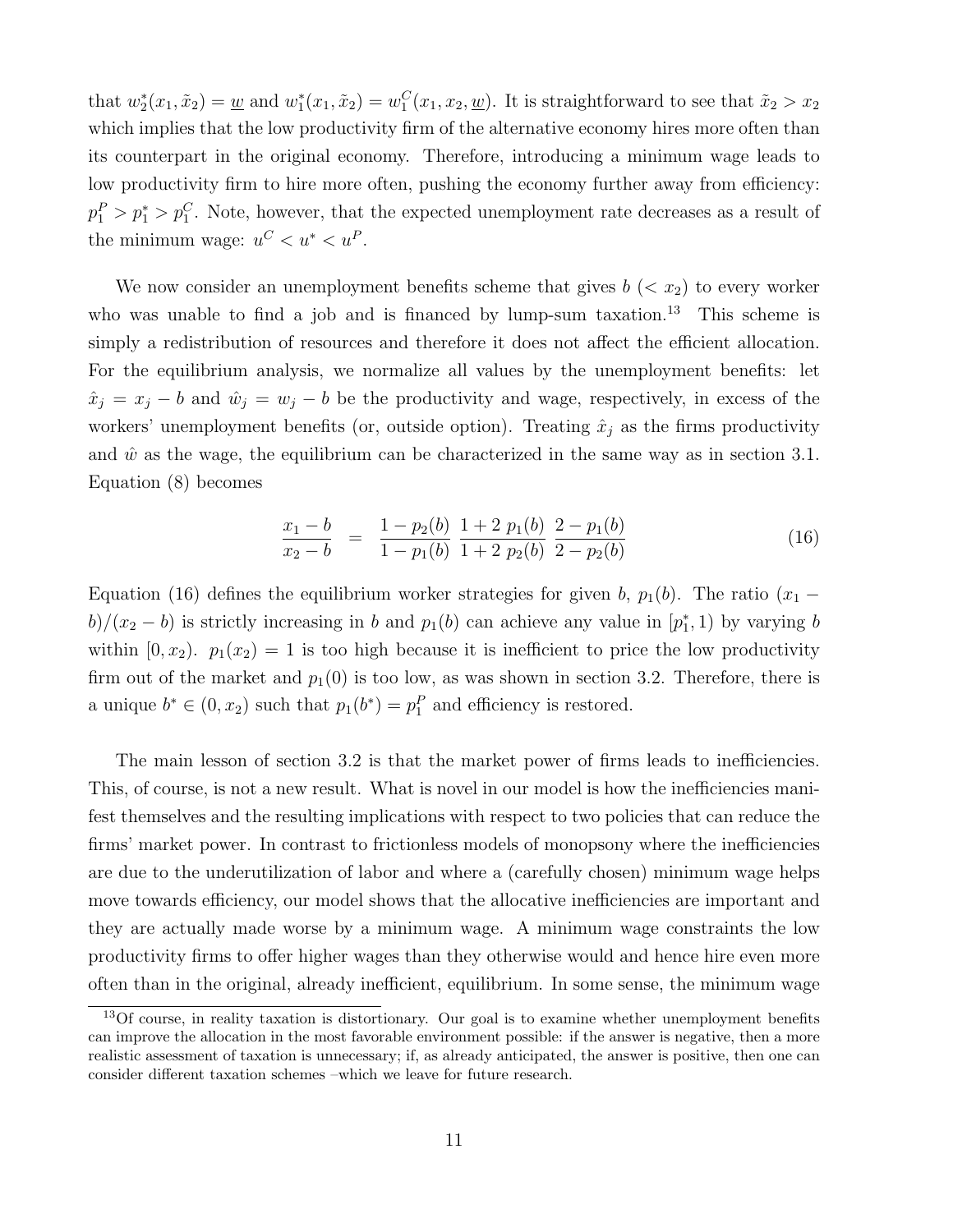mostly affects the low productivity firms which are not principally responsible for the inefficiency. Therefore, even though the minimum wage results in a redistribution of surplus from firms to workers, it also reduces aggregate welfare. Introducing an appropriately measured unemployment benefits scheme can help overcome the inefficiencies. The reason is that unemployment benefits introduce a positive fallback option for the workers in case they do not get the job and this option is exercised with higher probability when a worker applies to the high productivity firm. Therefore, the workers are willing to take more "risk" which induces high productivity firms to offer higher wages.

It is worth reiterating that in other frictional models that exhibit inefficiencies, but where prices do not have an allocative role, the welfare effects of introducing a minimum wage are qualitatively similar to those of introducing unemployment benefits, unlike the results of our model. For instance, see Acemoğlu and Shimer (1999), Acemoğlu (2001) or Manning (2004).

### 4 The General Case

We now extend our results to the general case of arbitrary but finite numbers of workers and firms. We replicate the analysis of section 3. The existence and characterization of equilibrium is analyzed in Galenianos and Kircher (2009b) so section 4.1 simply describes the model. The subsequent sections generalize our inefficiency result and examine the effects of policy.

### 4.1 Equilibrium Characterization

In this section we describe the agents' maximization problem for the general case of  $n$  workers and m firms.

The strategy of worker i specifies the probability with which he applies to each firm after observing a particular announcement  $\mathbf{w} = (w_1, w_2, ..., w_m)$ . Let  $p_j^i(\mathbf{w})$  denote the probability that worker i applies to firm j after observing  $w$ . Since workers follow symmetric strategies, we have  $p_j^i(\mathbf{w}) = p_j^l(\mathbf{w}) = p_j(\mathbf{w})$ , for all i,  $l \in N$ . We denote the strategy of all workers with the vector  $\mathbf{p}(\mathbf{w}) = (p_1(\mathbf{w}), ..., p_m(\mathbf{w})).$ 

Consider a worker who applies to firm  $j$ . The probability that he is hired depends on the number of other workers that have applied for the same job. When there are exactly  $n_j$  other workers at firm j, our worker gets the job with probability  $1/(n_j + 1)$ . The number of *other* workers that visit firm j follows a binomial distribution with parameters  $(p_j, n-1)$  when their strategy is to apply to firm j with probability  $p_j$ . It is straightforward to sum over the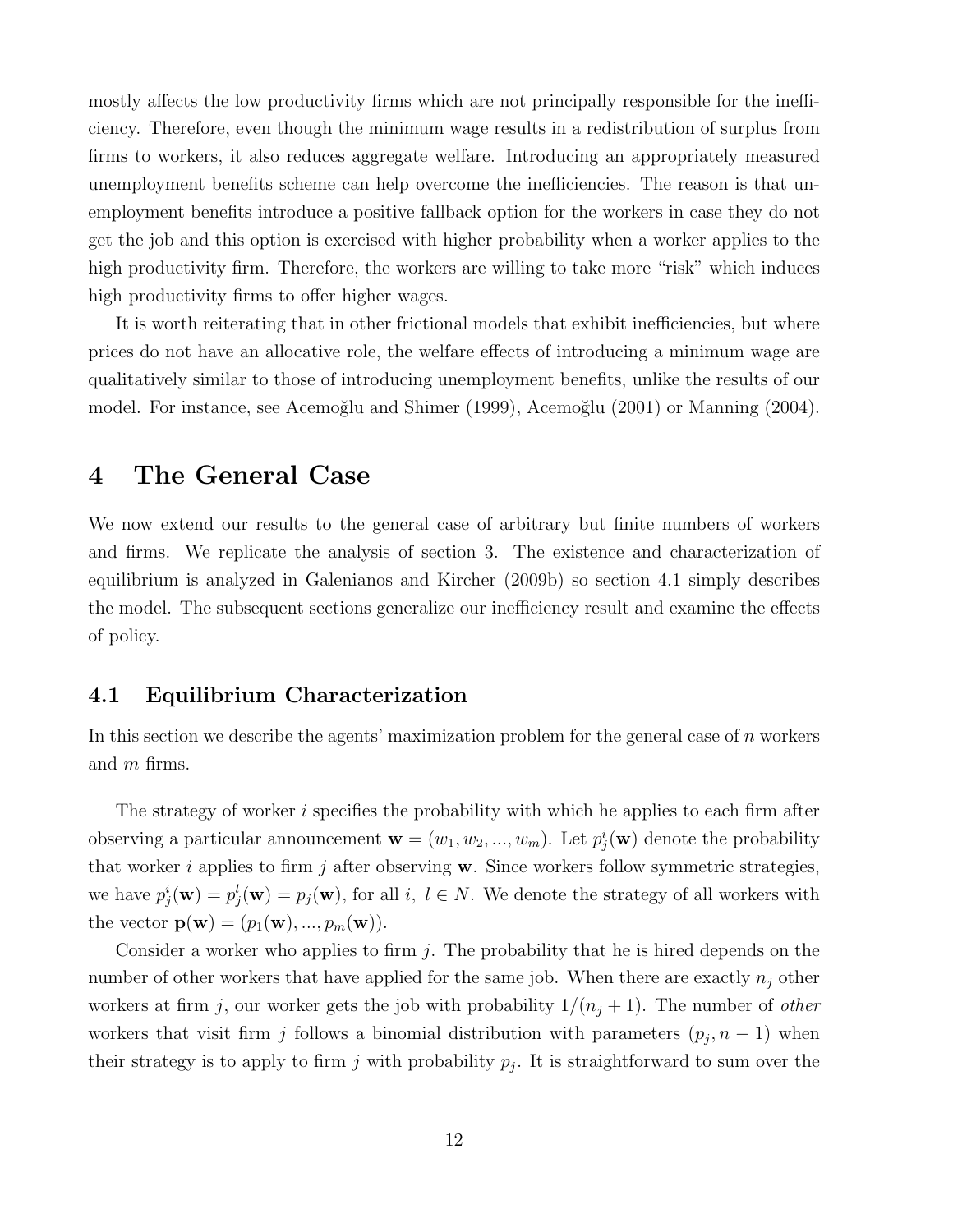binomial coefficients and derive that the probability of being hired by firm  $j$  is given by

$$
G(p_j) = \frac{1 - (1 - p_j)^n}{n p_j},
$$

where  $G(0) \equiv \lim_{p_j \to 0} G(p_j) = 1^{14}$  Also, let  $g(p_j) \equiv G'(p_j) = -[G(p_j) - (1-p_j)^{n-1}]/p_j$  for  $p_j > 0$  and  $g(0) \equiv \lim_{p_j \to 0} g(p_j) = -(n-1)/2$ .

The worker's expected utility from applying to firm j is  $G(p_j)$   $v_j$ . Utility maximization implies that the expected utility received by a worker is the same at all the firms where he applies, i.e.  $G(p_j)w_j = G(p_k)w_k = U(\mathbf{w})$ , whenever  $p_j, p_k > 0$ . Define  $u_j(\mathbf{w}) \equiv g(p_j(\mathbf{w})) w_j$ .

Firm j hires a worker unless it receives no applicants which occurs with probability  $(1-p_j)^n$ . Therefore, firm j hires with probability

$$
H(p_j) = 1 - (1 - p_j)^n.
$$

Define  $h(p_j) \equiv H'(p_j) = n (1 - p_j)^{n-1}$ .

Firm j takes as given the announcements of the other firms,  $\mathbf{w}_{-j}$ , and the response of workers in the subgame,  $p(w)$ . Firm j maximizes its expected profits:

$$
\Pi_j(w_j, \mathbf{w}_{-j}) = (x_j - w_j)H(p_j(\mathbf{w})).
$$
\n(17)

Profits are uniquely determined given **w** since each announcement leads to a unique set of application probabilities in the subgame (Peters (1984)).

Galenianos and Kircher (2009b) prove the existence of an equilibrium in pure strategies by firms. Furthermore, under an additional condition it is shown that the equilibrium is characterized by the firms' first order conditions and that more productive firms post higher wages and firms with the same productivity post the same wage. The condition (Assumption 3 in that paper) guarantees that all firms attract applicants with positive probability  $(p_j > 0$ for all  $j$ ) and it is given by:

C1: For all  $j \in M$  we have  $p_i(\overline{\mathbf{w}}) > 0$  where  $\overline{\mathbf{w}} = (x_1, ..., x_m)$ .

It is easy to show that Condition C1 holds as long as the maximum wages that firms are willing to offer are not too far apart, i.e. there exists parameter  $\gamma < 1$  such that C1 holds if  $\min_j x_j > \gamma \max_j x_j$ . Note that Condition C1 is sufficient but not necessary for our results.

<sup>&</sup>lt;sup>14</sup>See Burdett, Shi and Wright  $(2001)$  for a detailed derivation.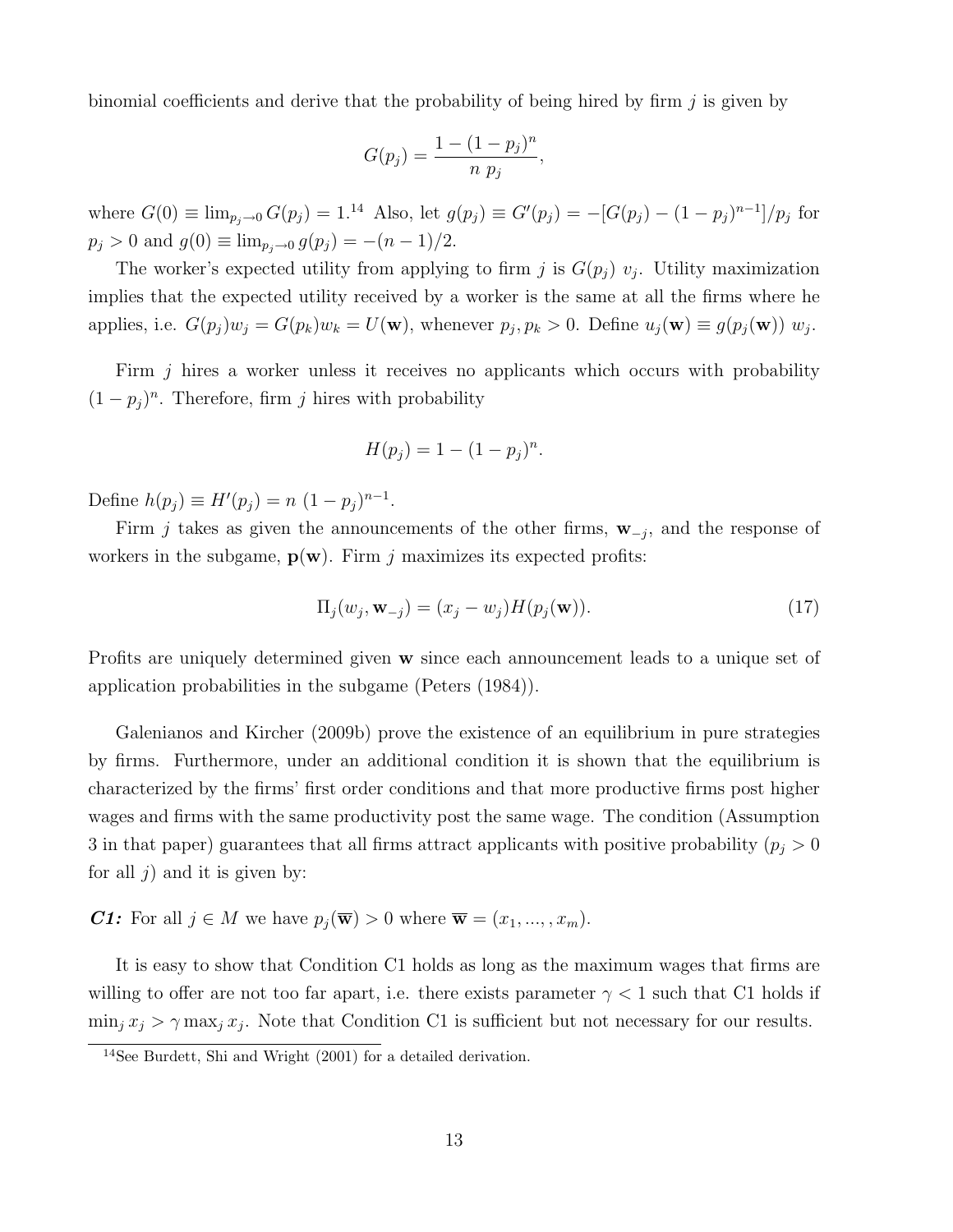Consider the firms' problem. Under (C1), all firms attract applications and the solutions to the firms' problem are characterized by their first order conditions. The first order conditions of the firm's problem are

$$
\frac{d\Pi_j}{dw_j} = -H(p_j) + h(p_j) [x_j - w_j] \frac{dp_j}{dw_j}.
$$
\n(18)

Equating  $(18)$  to zero for all j and rearranging leads to:

$$
\frac{x_j}{x_k} = \frac{h(p_k)}{h(p_j)} \frac{h(p_j) w_j + \frac{H(p_j)}{dp_j/dw_j}}{h(p_k) w_k + \frac{H(p_k)}{dp_k/dw_k}},
$$
\n(19)

which characterizes the equilibrium. Let  $\{p_1^*,..., p_m^*\}$  denote the equilibrium allocation.

### 4.2 Efficiency Properties of Equilibrium

We now generalize the results of section 3.2. We show that constrained efficiency does not obtain except for the special case of homogeneous firms and that in equilibrium the more productive firms hire less frequently than is efficient.

The planner's optimization problem is given by

$$
\max_{\mathbf{p}} \sum_{j=1}^{m} H(p_j) x_j
$$
\n
$$
\text{s.t.} \sum_{j=1}^{m} p_j = 1 \text{ and } p_j \ge 0 \ \forall j \in M
$$
\n(20)

Let  $\{p_1^P, ..., p_m^P\}$  denote the planner's constrained efficient allocation.

Equation (20) yields the following first order conditions:

$$
h(p_j) x_j \leq \lambda
$$
  
=  $\lambda$  if  $p_j > 0$ ,  $\forall j \in M$ ,

where  $\lambda$  is the Lagrange multiplier. This condition requires that the shadow value in terms of expected output is equal across all firms that attract applications. Therefore, for any two firms j and k with  $p_j, p_k > 0$  the following has to hold:

$$
\frac{x_j}{x_k} = \frac{h(p_k^P)}{h(p_j^P)} = \left(\frac{1 - p_k^P}{1 - p_j^P}\right)^{n-1}.\tag{21}
$$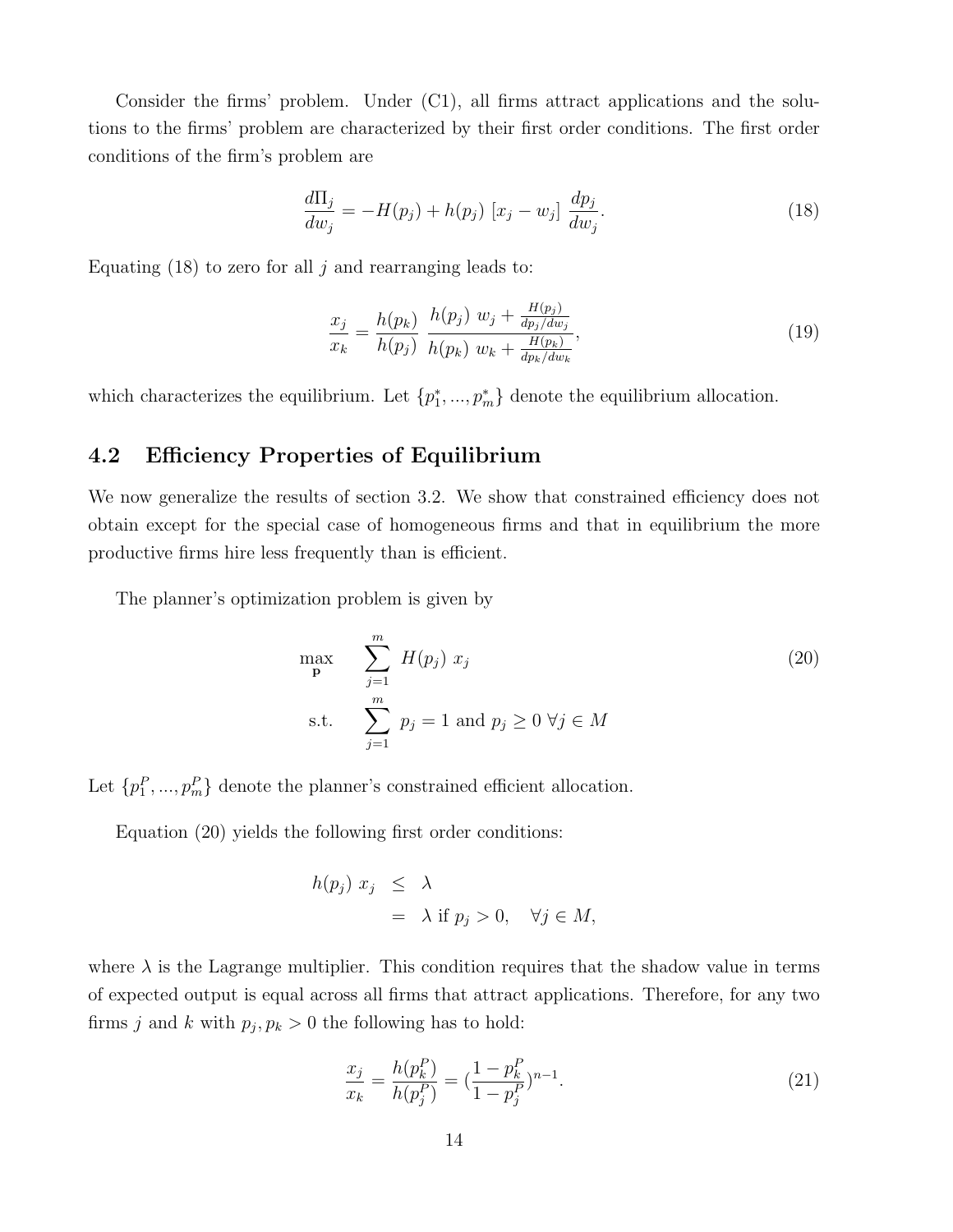Comparing the efficiency requirement (21) with the equilibrium condition (19) reveals that efficiency is only achieved when the second ratio of (19) is equal to one for all pairs of firms. This can be easily verified to hold for the case when firms are homogeneous  $(x_1 = ... = x_m)$ and workers apply to each firm with identical probability (Galenianos and Kircher (2009b) establish that homogeneous firms post the same wage and therefore efficiency obtains in that case). However, we will show that when firms are heterogeneous, this ratio is different from one.

The proposition states our results regarding the efficiency properties of equilibrium. The proof is in the appendix.

Proposition 4.1 Assume (C1) holds.

(1) If  $x_j \neq x_k$  for some j,  $k \in M$ , then constrained efficiency does not obtain in equilibrium. Furthermore, there exists an  $r \in \{1, 2, ..., m\}$  such that  $p_j^* < p_j^P$  for  $j \in \{1, ..., r\}$  and  $p_j^* > p_j^P$ for  $j \in \{r+1, ..., m\}$ . (2) If  $x_j = x_k$  for all  $j, k \in M$ , then constrained efficiency obtains in equilibrium.

**Proof.** See the appendix.  $\blacksquare$ 

### 4.3 Policy Implications

We now generalize the policy implications of section 3.3. We first show analytically that the results of section 3.3 hold when firms have two productivity levels. We then provide some computational evidence that they extend to more general productivity distributions, although we have not been able to provide a proof.

Let  $x_1 > x_2$  and suppose that  $m_1$  and  $m_2$  is the number of high and low productivity firms, respectively. Assume that condition (C1) holds. The characterization results in Galenianos and Kircher (2009b) guarantee that in the unconstrained equilibrium all high productivity firms post  $w_1^*$  and all low productivity firms post  $w_2^*$ .

We first consider the welfare effect of imposing a binding minimum wage:

**Proposition 4.2** Aggregate welfare is strictly higher in any unconstrained equilibrium  $\{w_1^*, w_2^*\}$ than at an equilibrium with a minimum wage  $\underline{w} \in (w_2^*, x_2)$ .

**Proof.** See the appendix. ■

In contrast, unemployment benefits can implement the efficient outcome.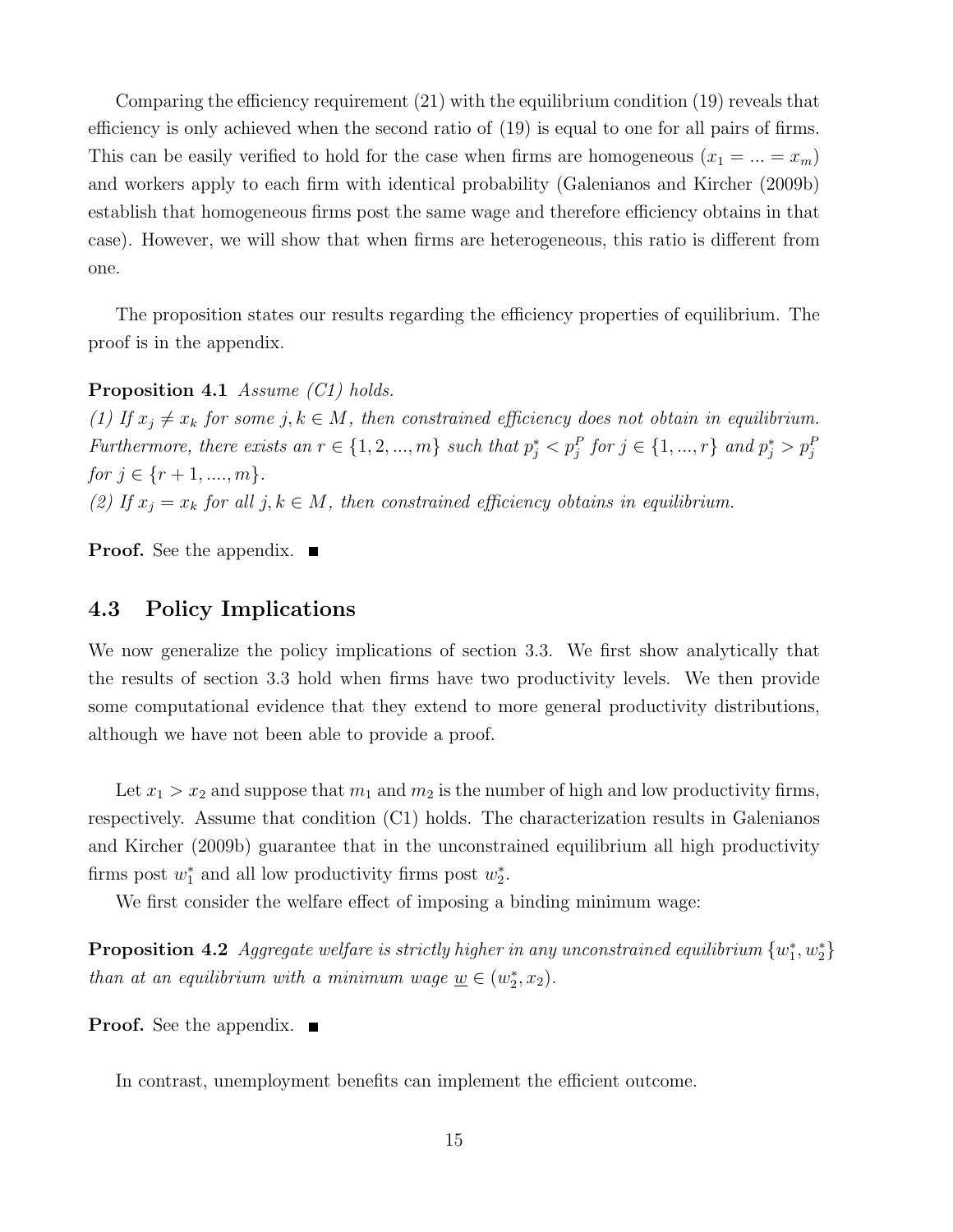**Proposition 4.3** There exist unemployment benefits  $b^* > 0$ , such that an equilibrium with these unemployment benefits is constrained efficient.

**Proof.** See the appendix.  $\blacksquare$ 

The following figures provide numerical evidence that the logic behind the above results holds in the general environment with a larger number of different productivity levels. In both figures there are five equidistant productivity levels  $(x_1 = 3, x_2 = 2.5, ..., x_5 = 1)$  with s firms at each level  $(m_j = s \text{ for all } j)$ . In each case the number of worker is equal to the number of firms  $(n = 5s)$ . The vertical axis denotes the percentage change in welfare due to a policy change as a proportion of the original inefficiency.



Figure 1: Illustration of the efficiency loss relative to the unconstrained equilibrium when a minimum wage is introduced.

In figure 1, the policy in question is the minimum wage which is denoted as a ratio over the lowest unconstrained equilibrium wage on the horizontal axis. Consistent with our previous results, it is clear that the efficiency loss increases when the minimum wage is introduced. Different specifications of productivity and s yield qualitatively similar graphs which leads us to believe that this is a more general result.

In figure 2, the level of the unemployment benefit is on the horizontal axis. The productivity levels and number of agents are the same as above. This figure shows two things: first, moderate unemployment benefits improve welfare; second, the optimal level of unemployment benefits decreases in the market size  $(s)$  which reflects the fact that the decentralized allocation approaches efficiency as the market becomes larger. Note that it is not always possible to fully achieve efficiency due to the interaction between various productivity levels that cannot be completely fine-tuned with a single policy instrument. However when unemployment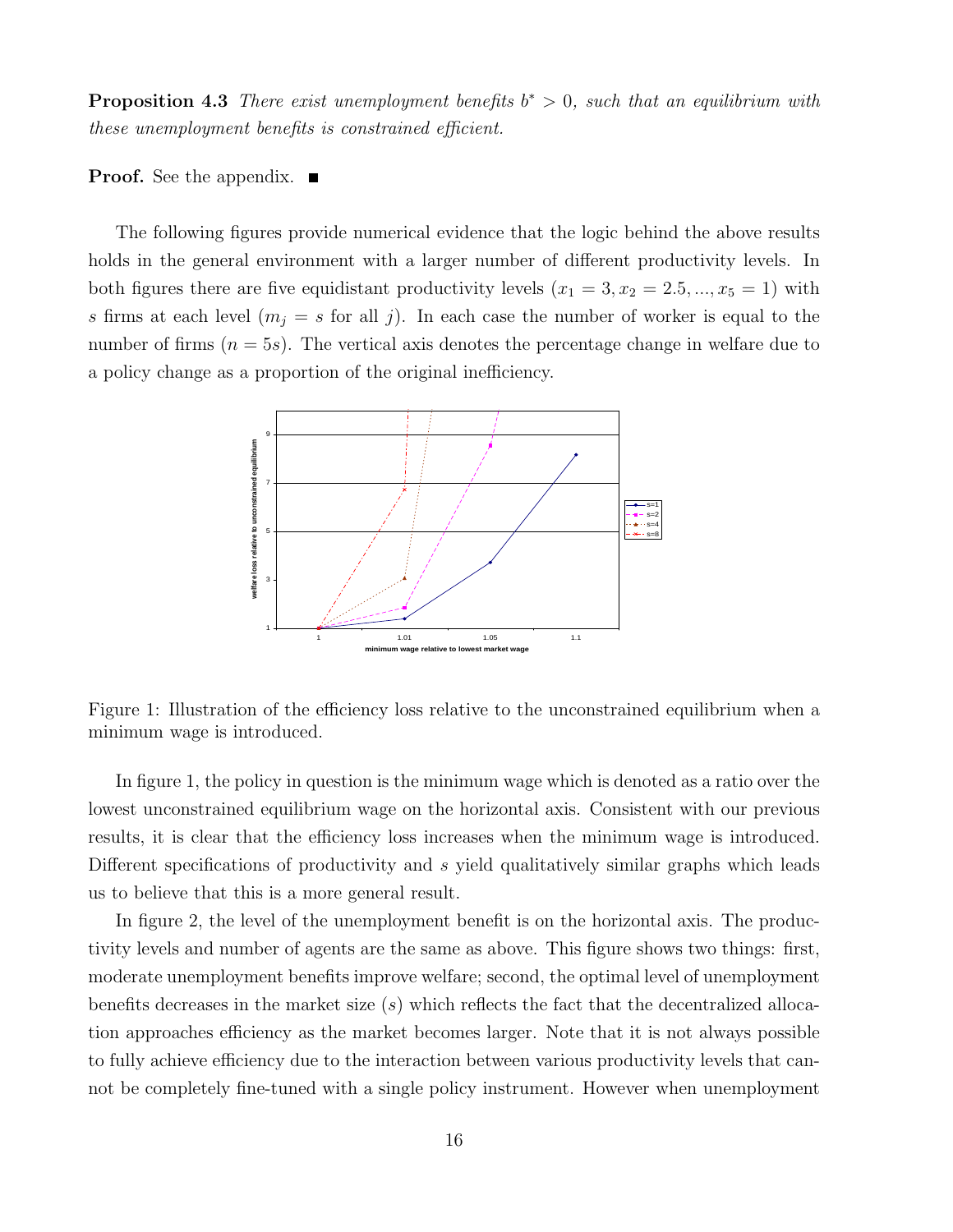

Figure 2: Illustration of the efficiency loss (efficiency gain if the numbers are smaller than 1) from the introduction of unemployment benefits.

benefits are chosen optimally the efficiency losses in our example are substantially reduced even under multiple productivity levels. Again, the features we present are representative of the numerical examples with different number of firms and productivity levels.

## 5 Conclusions

We develop a frictional model of the labor market with two main features: firms enjoy market power which leads to inefficiencies in the decentralized allocation; and wages play an important role in allocating labor. The nature of the inefficiency is that low-productivity firms hire too often and unemployment is too low from a welfare point of view. We show that unemployment benefits can increase welfare because they increase workers' willingness to risk unemployment and look for better employment options, thus, in effect, limiting firms' market power. In contrast, a minimum wage forces the low-productivity firms to increase their wages thereby exacerbating the inefficiencies. The employment results put the recent debate on minimum wages into perspective (e.g. Card and Krueger (1994)): while most papers have focused on the employment effects of a minimum wage, we show that the welfare implications of such policy can be more complicated. Even when it is desirable to transfer surplus towards workers (in our case because of the firms' market power), a minimum wage may have additional undesirable distortionary effects.

We highlight a particular channel through which inefficiencies may arise, namely the market power that firms enjoy in the context of a small market. Since many labor markets are fragmented across occupational and geographical lines, we think that this is a case worth studying. For instance, following Shimer (2007) and restricting a labor market to an occupa-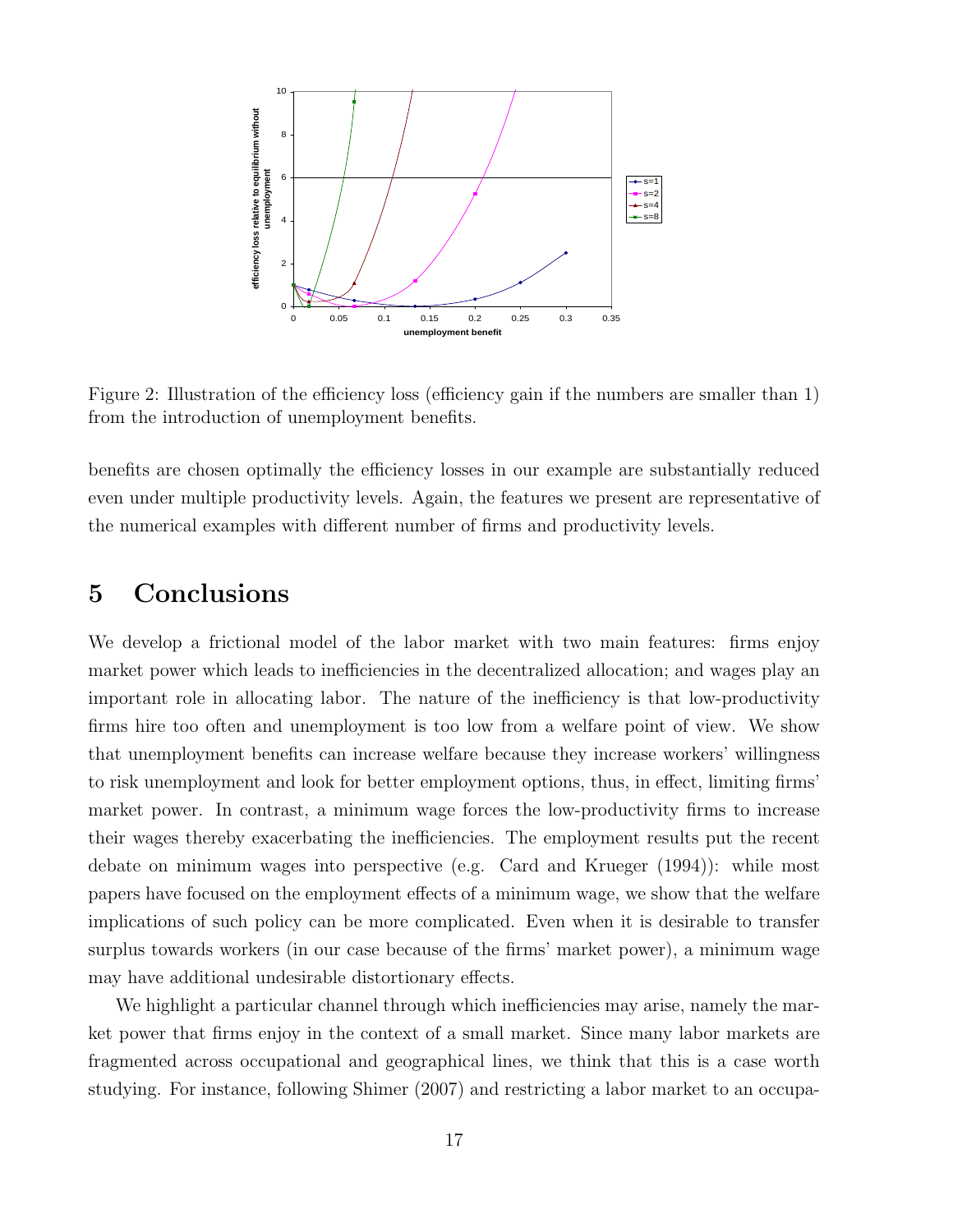tion and geographical area combination leads to as few as 10 unemployed workers per labor market on average with a correspondingly small number of hiring firms.<sup>15</sup> While workers arguably search across some geographical borders and across some occupational boundaries, this calculation suggests that a strategic view of the hiring process might be relevant for the labor market experience of a significant proportion of workers.

The positive implications of the two policies that we consider do not depend on the finite nature of the market. We conjecture that models where there is some surplus to the employment relationship (e.g. due to frictions) and where wages play some role in allocating labor share our model's positive predictions: a (moderate) binding minimum wage constraints the low productivity firms, forcing them to offer better wages and hence leads to a reallocation of labor towards such firms. Unemployment benefits, on the other hand, may reallocate workers toward high-productivity firms, depending on the particulars of the model. The welfare effects of these policies depend on whether the original equilibrium is efficient or not. In the case of a large market with risk neutral agents (e.g. Shi (2001) or Shimer (2005)), constrained efficiency obtains in the decentralized equilibrium and policy can only reduce welfare. If one thinks that workers' risk aversion plays a significant role (as in Acemoğlu and Shimer (1999)) then we conjecture that our main normative insights carry over: in an extension of that model with heterogeneous firms, low productivity firms hire too often from an efficiency viewpoint, a minimum wage worsens the inefficiency and unemployment benefits can help. Of course, it may turn out that firm entry, from which we have abstracted, is important in the this context.

<sup>&</sup>lt;sup>15</sup>Shimer (2007) proposes the combination of occupation and geographical unit as a labor market. With a total of 362 metropolitan and 560 micropolitan statistical areas (regions with at least one urbanized area of more than 50,000 inhabitants and 10,000 to 50,000 urban inhabitants, respectively) and about 800 occupations listed in the Occupational Employment Statistics (OES) and he obtains a total of about 740,000 combinations of occupations and geographic areas. For an unemployment level of 7.6 million in the Current Employment Statistics (CES) of December 2007 this yields on average 10.4 unemployed people per combination of occupation and geographical area.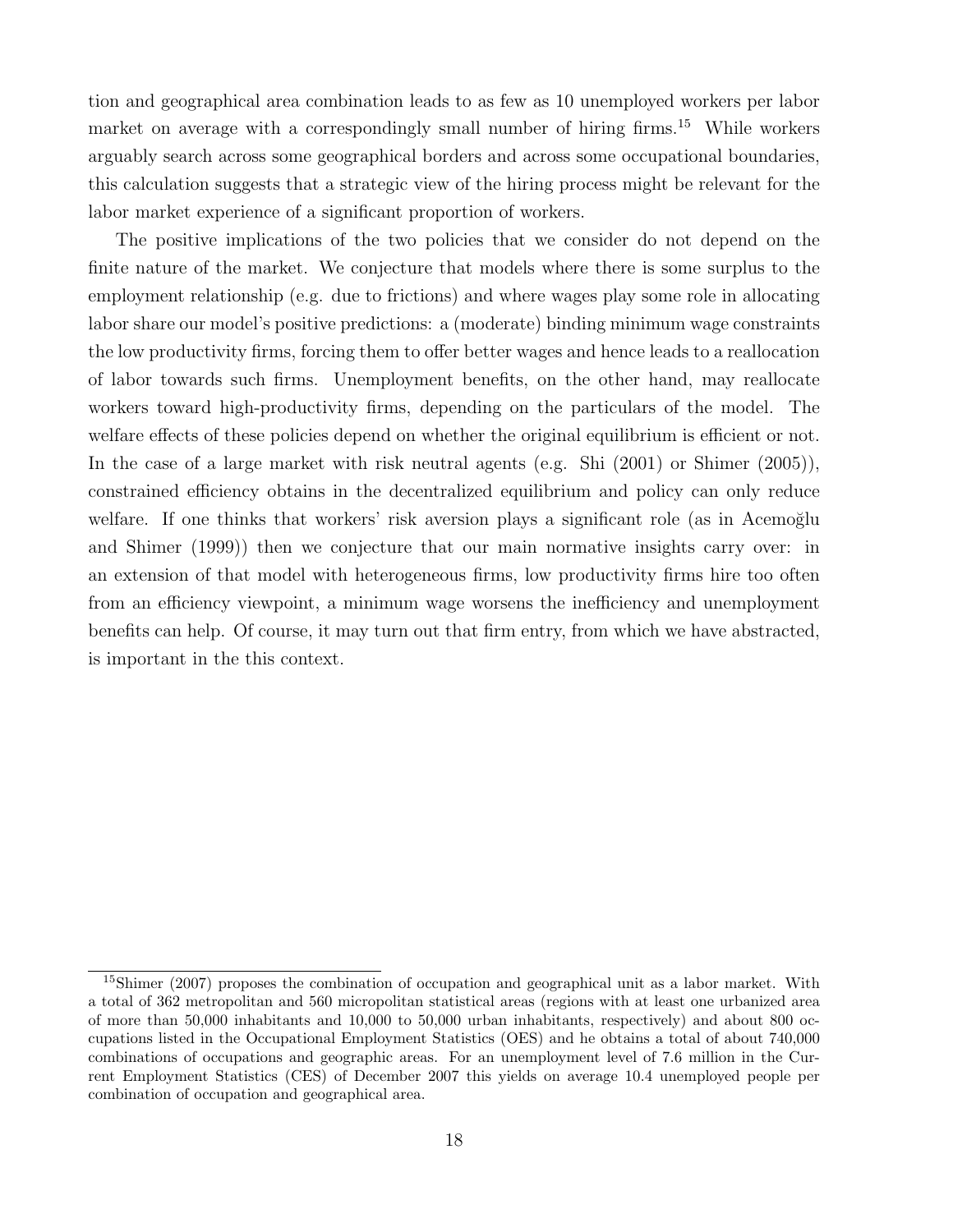# 6 Appendix

#### Proposition 4.1:

**Proof.** For simplicity, assume that no two firms have the same productivity level, though the complimentary case can be handled with minor modifications. Note that the characterization result from Galenianos and Kircher (2009b) implies that  $p_1 > p_2 > ... > p_m > 0$ .

We proceed to compare the probabilities implied by the solution to the planner's problem to the ones from the decentralized firms' problem. First, note that  $p_j^P = 0$  is a possibility for some  $j \in M$ . In that case, it is straightforward to show that there exists some t such that  $p_1^P > p_2^P > ..., p_t^P > 0$  and  $p_{t+1}^P = ... = p_m^P = 0$ , which means that the low productivity firms (below the tth) hire too often in the decentralized allocation, as the statement of the proposition suggests.

In what follows, we restrict attention to those firms that is efficient to attract applications in the constrained efficient allocation. The efficient probabilities are given by equation (21) which we compare to the probabilities from the decentralized allocation  $(19)$ . We want to show that for all  $j < k$ 

$$
\frac{1-p_k^P}{1-p_j^P} > \frac{1-p_k}{1-p_j},\tag{22}
$$

which implies the claim of the proposition. We establish equation (22) for  $j = 1$  and  $k = 2$ but the proof is identical for other values of  $j$  and  $k$ .

Recalling that  $U(\mathbf{w}) = G(p_i(\mathbf{w})) w_i$ , for all  $p_i > 0$ , the problem of firm 1 is

$$
\max_{w_1} H(p_1(\mathbf{w})) (x_1 - w_1)
$$
  
s.t.  $G(p_1(\mathbf{w})) w_1 = G(p_2(\mathbf{w})) w_2$ 

which is equivalent to:  $\max_{w_1} [(1-(1-p_1)^n)x_1 - n p_1 G(p_2) w_2]$  where the argument w has been omitted for brevity. Setting the first order condition of this problem to zero yields

$$
(1-p_1)^{n-1}x_1\frac{\partial p_1}{\partial w_1} = w_2[g(p_2)\frac{\partial p_2}{\partial w_1}p_1 + G(p_2)\frac{\partial p_1}{\partial w_1}].
$$

Performing the same calculation for firm 2 and combining the results yields

$$
\frac{w_1}{w_2} = \left(\frac{1-p_2}{1-p_1}\right)^{n-1} \frac{x_2}{x_1} \frac{\frac{\partial p_2}{\partial w_2} [g(p_2) \frac{\partial p_2}{\partial w_1} p_1 + G(p_2) \frac{\partial p_1}{\partial w_1}]}{\frac{\partial p_1}{\partial w_1} [g(p_1) \frac{\partial p_1}{\partial w_2} p_2 + G(p_1) \frac{\partial p_2}{\partial w_2}]}.
$$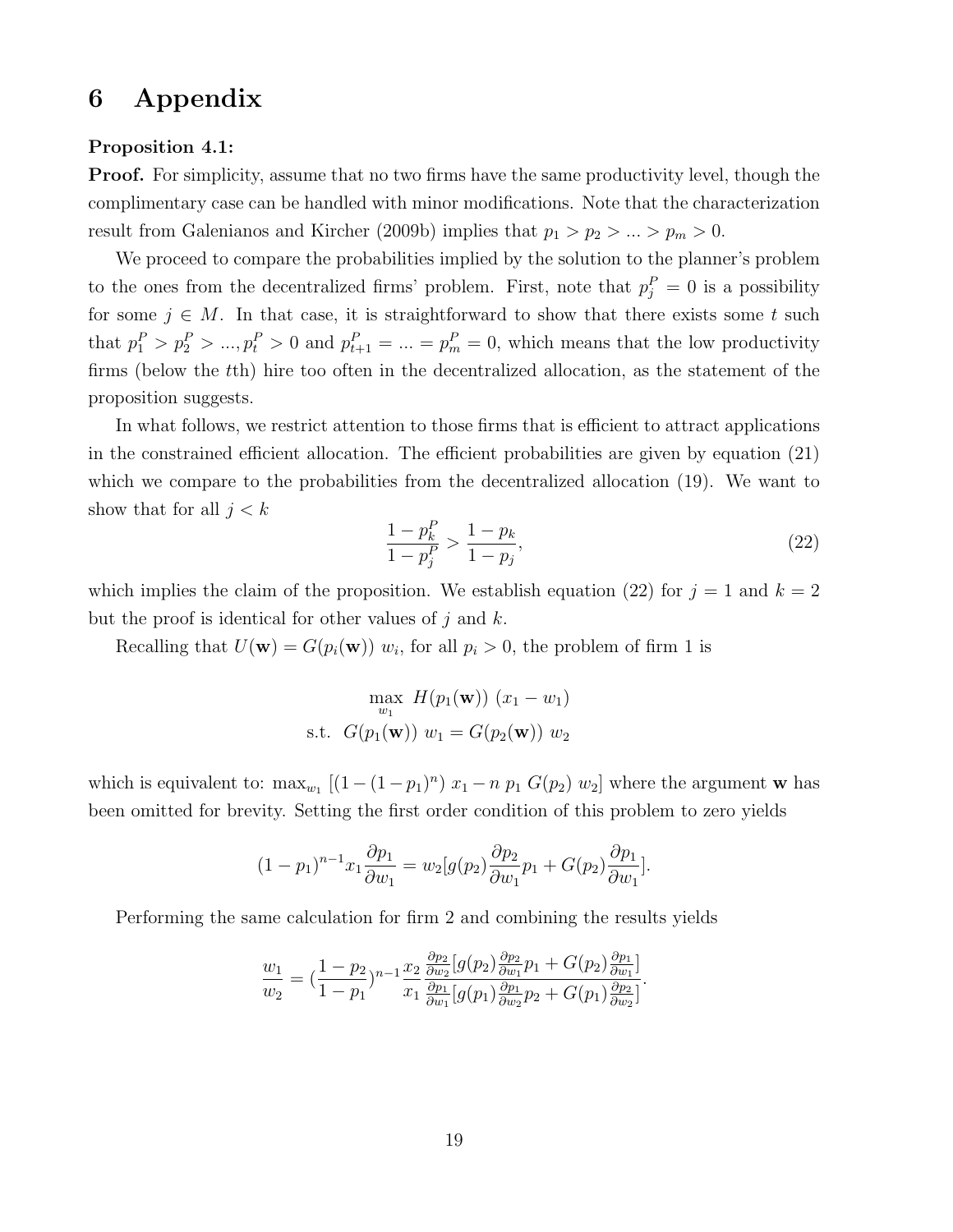Using the indifference condition of the buyers,  $G(p_1)$   $w_1 = G(p_2)$   $w_2$ , leads to

$$
\frac{x_1}{x_2} = \left(\frac{1-p_2}{1-p_1}\right)^{n-1} \frac{G(p_1)}{G(p_2)} \frac{\frac{\partial p_2}{\partial w_2} [g(p_2) \frac{\partial p_2}{\partial w_1} p_1 + G(p_2) \frac{\partial p_1}{\partial w_1}]}{\frac{\partial p_1}{\partial w_1} [g(p_1) \frac{\partial p_1}{\partial w_2} p_2 + G(p_1) \frac{\partial p_2}{\partial w_2}]}.
$$

If

$$
\frac{G(p_1)}{G(p_2)} \frac{\frac{\partial p_2}{\partial w_2} [g(p_2) \frac{\partial p_2}{\partial w_1} p_1 + G(p_2) \frac{\partial p_1}{\partial w_1}]}{\frac{\partial p_1}{\partial w_1} [g(p_1) \frac{\partial p_1}{\partial w_2} p_2 + G(p_1) \frac{\partial p_2}{\partial w_2}]} > 1
$$
\n(23)

then equation (22) holds and we have our result. The rest of the proof establishes (23).

Equation (23) holds if and only if

$$
\frac{p_1\ g(p_2)\ \frac{\partial p_2}{\partial w_1}/\frac{\partial p_1}{\partial w_1}}{p_2\ g(p_1)\ \frac{\partial p_1}{\partial w_2}/\frac{\partial p_2}{\partial w_2}} > \frac{G(p_2)}{G(p_1)}.
$$
\n
$$
(24)
$$

We want to characterize  $\partial p_i/\partial w_i$ . Note that  $p_1 + ... + p_m = 1 \Rightarrow \partial p_1/\partial w_i + ... + \partial p_m/\partial w_i =$ 0. Let  $\rho_i \equiv g(p_i)/G(p_i)$ . We can differentiate the equality  $G(p_1)$   $w_1 - G(p_i)$   $w_i = 0$  for  $i > 2$ with respect to  $w_2$  to get (where the equality was used again to substitute out the wages)

$$
\frac{\partial p_i}{\partial w_2} = \frac{\partial p_1}{\partial w_2} \frac{\rho_1}{\rho_i}
$$

Therefore,

$$
\frac{\partial p_2}{\partial w_2} = -\left[\frac{\partial p_1}{\partial w_2} + \frac{\partial p_2}{\partial w_2} + \dots + \frac{\partial p_m}{\partial w_2}\right] = -\frac{\partial p_1}{\partial w_2} \rho_1 \left[\frac{1}{\rho_1} + \frac{1}{\rho_3} + \dots + \frac{1}{\rho_m}\right]
$$

$$
\Rightarrow \frac{\partial p_1}{\partial w_2} / \frac{\partial p_2}{\partial w_2} = -\frac{\frac{1}{\rho_1}}{\frac{1}{\rho_1} + \frac{1}{\rho_3} + \frac{1}{\rho_4} + \dots + \frac{1}{\rho_m}}.
$$

We can characterize  $(\partial p_2/\partial w_1)/(\partial p_1/\partial w_1)$  in a similar way. Using these results, we can rewrite (24) as

$$
\frac{p_1 \rho_1 (1 + 2(1 - p_2) + \dots + (n - 1)(1 - p_2)^{n - 2})}{p_2 \rho_2 (1 + 2(1 - p_1) + \dots + (n - 1)(1 - p_1)^{n - 2})} \frac{\frac{1}{\rho_1} + \frac{1}{\rho_3} + \frac{1}{\rho_4} + \dots + \frac{1}{\rho_m}}{\frac{1}{\rho_2} + \frac{1}{\rho_3} + \frac{1}{\rho_4} + \dots + \frac{1}{\rho_m}} \\
> \frac{1 + (1 - p_2) + \dots + (1 - p_2)^{n - 1}}{1 + (1 - p_1) + \dots + (1 - p_1)^{n - 1}}.
$$
\n(25)

The definition of  $\rho$  implies that

$$
\frac{\rho_1}{\rho_2} = \frac{(1+2(1-p_1)+\ldots+(n-1)(1-p_1)^{n-2})}{(1+2(1-p_2)+\ldots+(n-1)(1-p_2)^{n-2})} \frac{1+(1-p_2)+\ldots+(1-p_2)^{n-1}}{1+(1-p_1)+\ldots+(1-p_1)^{n-1}}.
$$
(26)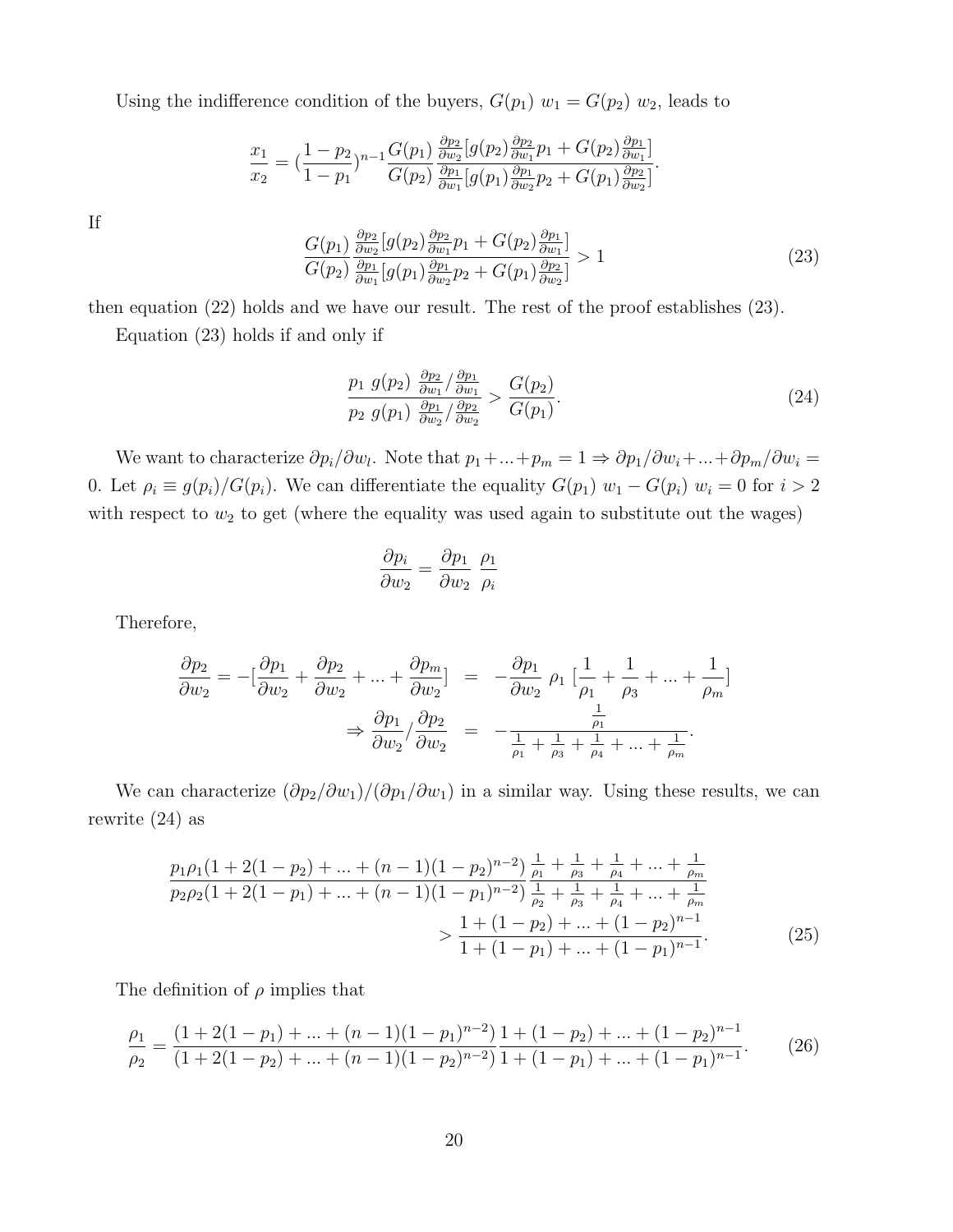Case 1:  $0 > \rho_1 > \rho_2$ 

In this case

$$
\frac{\frac{1}{\rho_1} + \frac{1}{\rho_3} + \frac{1}{\rho_4} + \dots + \frac{1}{\rho_m}}{\frac{1}{\rho_2} + \frac{1}{\rho_3} + \frac{1}{\rho_4} + \dots + \frac{1}{\rho_m}} > 1
$$

and thus (25) follows from

$$
\frac{p_1\rho_1(1+2(1-p_2)+\ldots+(n-1)(1-p_2)^{n-2})}{p_2\rho_2(1+2(1-p_1)+\ldots+(n-1)(1-p_1)^{n-2})} > \frac{1+\ldots+(1-p_2)^{n-1}}{1+\ldots+(1-p_1)^{n-1}}.
$$

However, using (26) this last inequality is equivalent to  $p_1 > p_2$  which holds since  $x_1 > x_2$ .

Case 2:  $0 > \rho_2 \ge \rho_1$ 

In this case it holds that

$$
\frac{\rho_1}{\rho_2} \frac{\frac{1}{\rho_1} + \frac{1}{\rho_3} + \frac{1}{\rho_4} + \dots + \frac{1}{\rho_m}}{\rho_2 \frac{1}{\rho_2} + \frac{1}{\rho_3} + \frac{1}{\rho_4} + \dots + \frac{1}{\rho_m}} = \frac{1 + \rho_1(\frac{1}{\rho_3} + \frac{1}{\rho_4} + \dots + \frac{1}{\rho_m})}{1 + \rho_2(\frac{1}{\rho_3} + \frac{1}{\rho_4} + \dots + \frac{1}{\rho_m})} \ge 1,
$$

because  $\rho_i < 0$  for all i. Then (25) follows from

$$
\frac{p_1(1+2(1-p_2)+\ldots+(n-1)(1-p_2)^{n-2})}{p_2(1+2(1-p_1)+\ldots+(n-1)(1-p_1)^{n-2})} > \frac{1+(1-p_2)+\ldots+(1-p_2)^{n-1}}{1+(1-p_1)+\ldots+(1-p_1)^{n-1}},
$$

which can be rewritten as

$$
\frac{1-(1-p_1)^n}{1+\ldots+(n-1)(1-p_1)^{n-2}} > \frac{1-(1-p_2)^n}{1+\ldots+(n-1)(1-p_2)^{n-2}}.
$$

This inequality holds holds because  $p_1 > p_2$ .

#### Proposition 4.2:

**Proof.** Let  $p_i^*$  be the equilibrium application probability of workers to firm i when no minimum wage is introduced, and let  $p_i(\underline{w})$  be the application probability when the minimum wage is introduced. Let  $(w_1(\underline{w}), w_2(\underline{w}))$  refer to an equilibrium wage offer profile if a minimum wage requirement is introduced.

First, it is easy to show that

$$
w_1(\underline{w}) \ge w_2(\underline{w}).
$$

Moreover,  $w_1(\underline{w}) = w_2(\underline{w})$  implies that  $w_1(\underline{w}) = w_2(\underline{w}) = \underline{w}$ , i.e. the minimum wage is so high that it is binding even for the high productivity firm. In this case obviously  $p_1(\underline{w}) = p_2(\underline{w})$ holds and thus the equilibrium application levels are further from the constrained efficient allocation than without a minimum wage, since without the minimum wage at least  $p_1 > p_2$ could be ensured.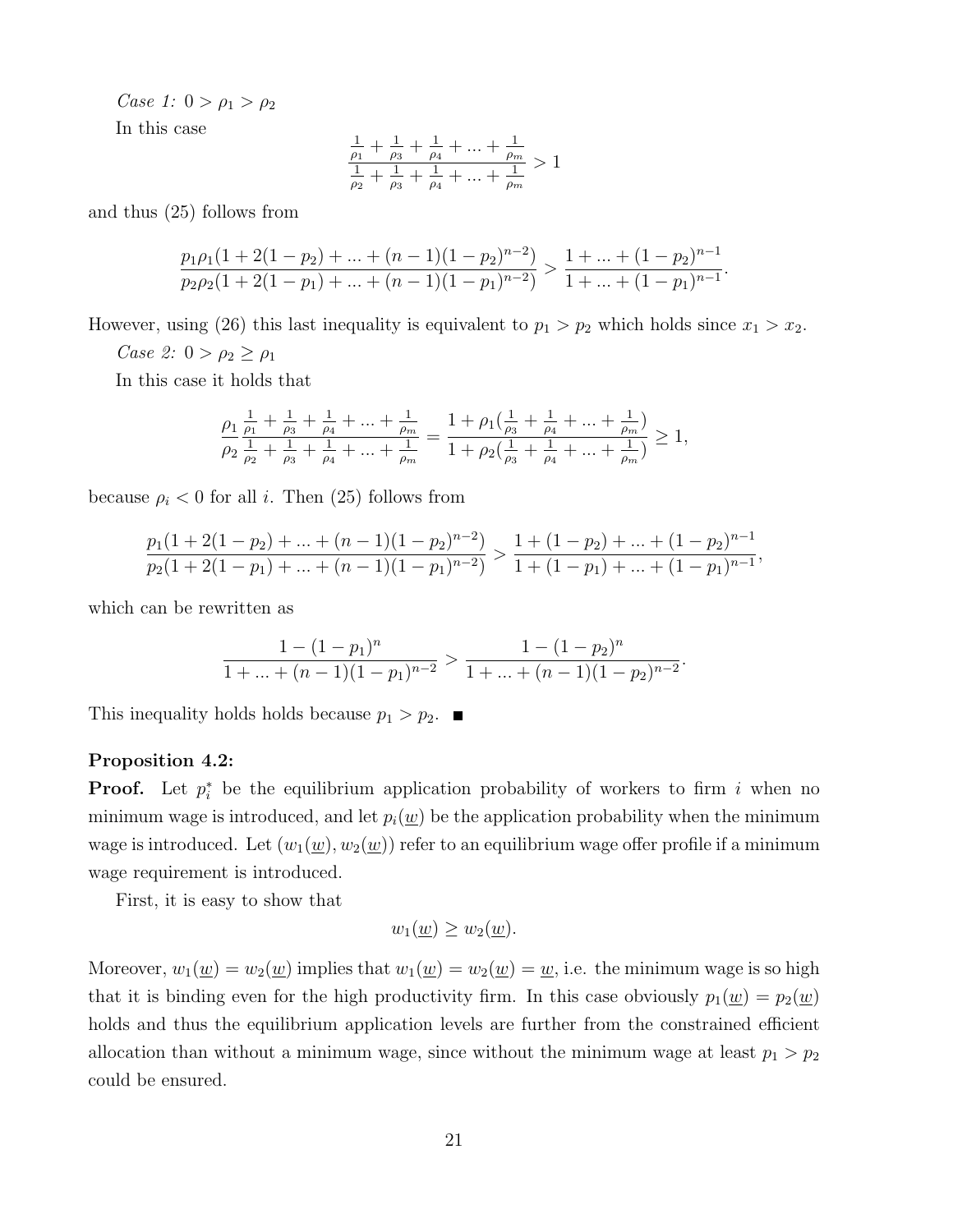Consider now the case where  $w_1 > w_2 \geq \underline{w}$ . In this case a high productivity firm chooses his wage offer such that his marginal profit is zero, since such a firm does not face a binding minimum wage. Let  $w_1(p_1, w_2, \hat{w}_1)$  denote the (unique) wage level that a high productivity firm needs to offer to obtain an application probability of  $p_1$ , if low productivity firms offer a wage of  $w_2$  and the other high productivity firms offer a wage of  $\hat{w}_1$ . It is easy to show that

$$
w_1(p_1, \alpha w_2, \alpha \widehat{w}_1) = \alpha w_1(p_1, w_2, \widehat{w}_1).
$$

Now, we show that if  $w_2$  increases, then the high productivity firms obtain lower application probabilities in equilibrium, which would prove the result, since this means that increasing the minimum wage (and thus  $w_2$ ) moves the allocation even further from the constrained efficient allocation. To prove this claim take any given  $p_1$  and let  $\hat{w}_1$  be such that if all high productivity firms offer this wage, then each of them is visited with probability  $p_1$ . Let us denote this value as  $w_1^*(p_1, w_2)$  and note that

$$
w_1(p_1, w_2, w_1^*(p_1, w_2)) = w_1^*(p_1, w_2).
$$

Suppose that a high productivity firm, firm  $i$  considers a deviation in his wage to change the application probability he receives. If he achieves an application probability of  $\tilde{p}_1$ , then his profit can be written as

$$
\Pi_1(\widetilde{p}_1, w_2, p_1) = (x_1 - w_1(\widetilde{p}_1, w_2, w_1^*(p_1, w_2)))H_1(\widetilde{p}_1).
$$

Linearity of  $w_1^*$  in  $w_2$  implies that

$$
w_1^*(p_1, \alpha w_2) = \alpha w_1^*(p_1, w_2),
$$

and thus linearity of function  $w_1$  in  $w_2$  and  $\hat{w}_1$  implies that

$$
w_1(\widetilde{p}_1, \alpha w_2, w_1^*(p_1, \alpha w_2))) = \alpha w_1(\widetilde{p}_1, w_2, w_1^*(p_1, w_2))).
$$

Now, let us study the marginal profit of firm i from increasing  $\tilde{p}_1$  when  $\tilde{p}_1 = p_1$  and the low productivity firms offer  $w_2$ . This marginal profit can be written as

$$
\beta(w_2, p_1) = \frac{\partial (x_1 - w_1(\widetilde{p}_1, w_2, w_1^*(p_1, w_2))) H_1(\widetilde{p}_1)}{\partial \widetilde{p}_1} |_{\widetilde{p}_1 = p_1} =
$$
  
= 
$$
\frac{\partial (x_1 - w_2 w_1(\widetilde{p}_1, 1, w_1^*(p_1, 1))) H_1(\widetilde{p}_1)}{\partial \widetilde{p}_1} |_{\widetilde{p}_1 = p_1}.
$$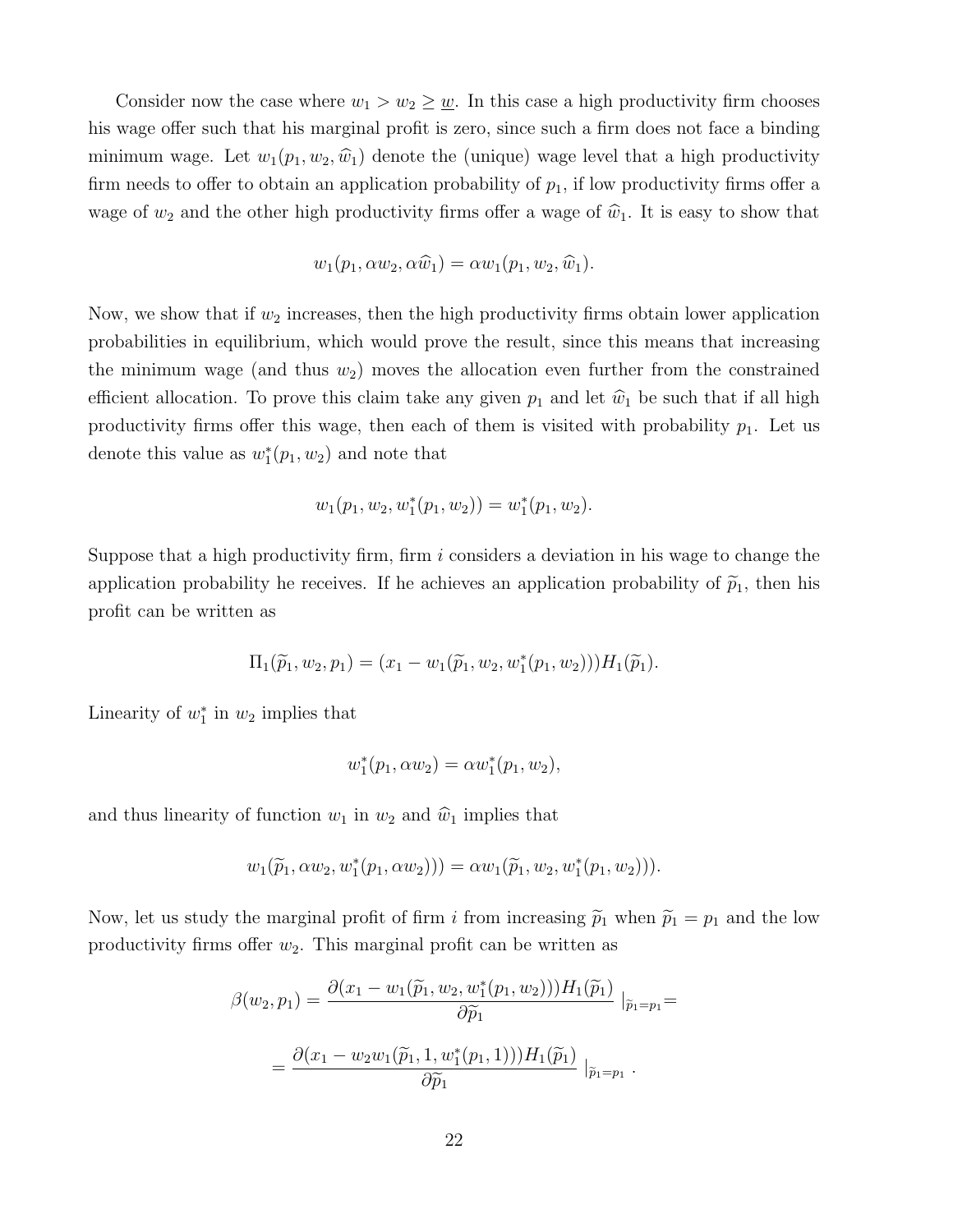It is immediate that

$$
\frac{\partial \beta(w_2, p_1)}{\partial w_2} < 0
$$

holds. Therefore, if  $w_2 > w_2^U$  then  $\beta(w_2, p_1^U) < 0$ . Moreover, it holds that  $\beta(w_2, 0) > 0$ , since attracting an extra customer when no one is planning to visit is always profitable. By continuity of function  $\beta$  it follows that there exists a value  $\overline{p}_1 \in (0, p_1^U)$ , such that  $\beta(w_2, \overline{p}_1) =$ 0. By construction, if all other high productivity firms offer a wage of  $w_1^*(\bar{p}_1, w_2)$  and low productivity firms offer  $w_2$ , then any given high productivity firm cannot gain by changing his wage offer by deviating from  $w_1^*(\bar{p}_1, w_2)$  slightly. However, Galenianos and Kircher (2009b) show that under assumption C1 the profit function is concave in the own wage variable and thus offering  $w_1^*(\bar{p}_1, w_2)$  is a best reply for all high productivity firms.

Therefore, for every wage level of the low productivity firms, such that  $w_2 > w_2^U$ , there is an equilibrium in the game between only the high productivity firms (i.e. taking  $w_2$  as given) such that the workers' application probability to high productivity firms goes down if low productivity firms all offered wage  $w_2$ , because  $\overline{p}_1 < p_1^U$ .

The proof is completed by showing that for every  $w_2$  the best response in the game of high productivity firms is unique. The tedious algebra for this result can be obtained from the authors upon request (or see the technical appendix on http://galenian.googlepages.com/research).  $\blacksquare$ 

#### Proposition 4.3:

**Proof.** Let  $p_i(b)$  denote the probability with which a worker applies to some firm of productivity  $x_j$  when the level of unemployment benefits is given by b. Assume without loss of generality that  $x_1 > x_2$ . Under (C1) both firms attract applications when  $b = 0$ . If  $p_2^* = 0$ , then setting  $b = x_2$  implements the constrained efficient allocation. The rest of the proof considers the case where  $p_2^P > 0$ .

The strategy of the proof is to show that there is a  $b^*$  such that the firms' first order conditions coincide with the ones of the planner. Constrained efficiency is given by

$$
\frac{x_1}{x_2}=(\frac{1-p_2^P}{1-p_1^P})^{n-1}>(\frac{1-p_2^*}{1-p_1^*})^{n-1},
$$

where the inequality follows from the argument used in the proof of Proposition 4.1 (noting that in our notation  $p_j^* = p_j(0)$ .

As shown in Section 3, an unemployment benefit is mathematically equivalent to lowering the productivity of every firm by b leading to the following equilibrium condition for the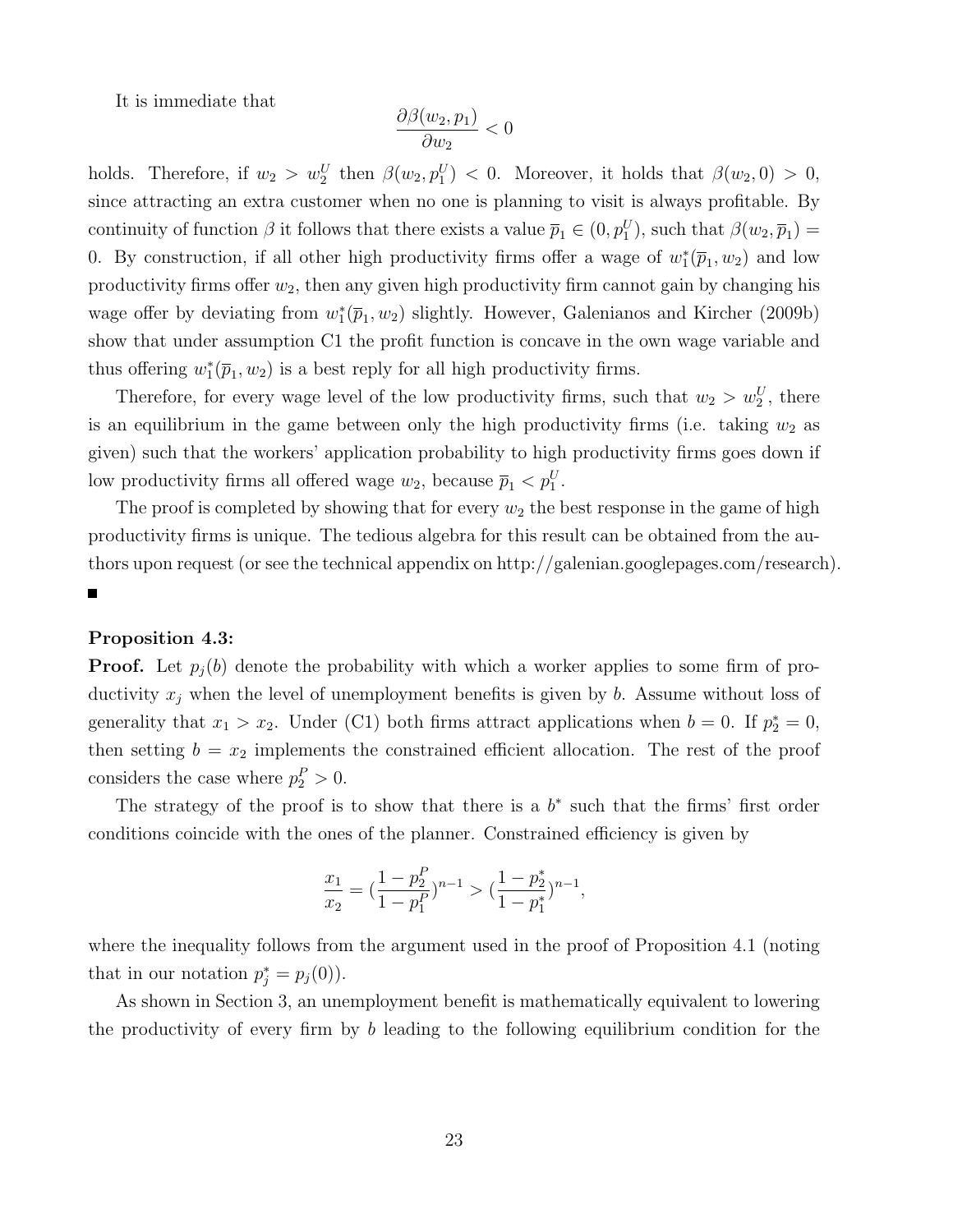decentralized economy:

$$
\frac{x_1 - b}{x_2 - b} = \left(\frac{1 - p_2(b)}{1 - p_1(b)}\right)^{n-1} \frac{G(p_1(b))}{G(p_2(b))} \frac{\frac{\partial p_2}{\partial w_2} [g(p_2(b)) \frac{\partial p_2}{\partial w_1} p_1(b) + G(p_2(b)) \frac{\partial p_1}{\partial w_1}]}{\frac{\partial p_1}{\partial w_1} [g(p_1(b)) \frac{\partial p_1}{\partial w_2} p_2(b) + G(p_1(b)) \frac{\partial p_2}{\partial w_2}]}.
$$

We use the intermediate value theorem to conclude the proof. Note that for b close enough to  $x_2$  $\partial$ 

$$
\frac{x_1 - b}{x_2 - b} > (\frac{1 - p_2(b)}{1 - p_1(b)})^{n-1} \frac{G(p_1(b))}{G(p_2(b))} \frac{\frac{\partial p_2}{\partial w_2} [g(p_2(b)) \frac{\partial p_2}{\partial w_1} p_1(b) + G(p_2(b)) \frac{\partial p_1}{\partial w_1}]}{\frac{\partial p_1}{\partial w_1} [g(p_1(b)) \frac{\partial p_1}{\partial w_2} p_2(b) + G(p_1(b)) \frac{\partial p_2}{\partial w_2}]}.
$$

If  $b = 0$ , then

$$
\frac{x_1 - b}{x_2 - b} = \left(\frac{1 - p_2(b)}{1 - p_1(b)}\right)^{n-1} < \left(\frac{1 - p_2(b)}{1 - p_1(b)}\right)^{n-1} \frac{G(p_1(b))}{G(p_2(b))} \frac{\frac{\partial p_2}{\partial w_2} [g(p_2(b)) \frac{\partial p_2}{\partial w_1} p_1(b) + G(p_2(b)) \frac{\partial p_1}{\partial w_1}]}{\frac{\partial p_1}{\partial w_1} [g(p_1(b)) \frac{\partial p_1}{\partial w_2} p_2(b) + G(p_1(b)) \frac{\partial p_2}{\partial w_2}]}.
$$

Therefore, an appropriate value of  $b \in [0, x_2)$  works to replicate the constrained efficient allocation.  $\blacksquare$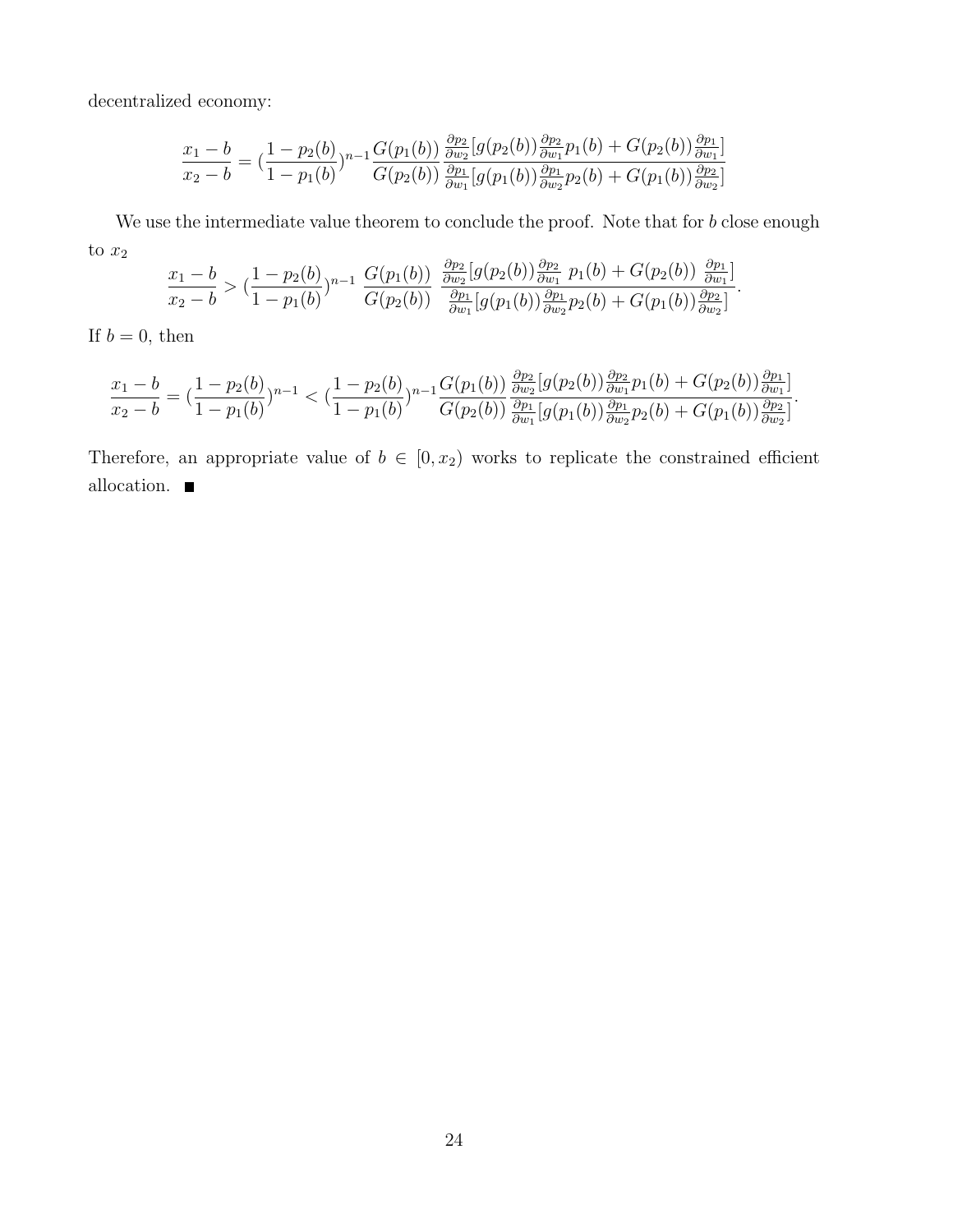# References

- [1] Acemo˘glu, Daron (2001): "Good Jobs versus Bad Jobs," Journal of Labor Economics, 19, pp. 1-22.
- [2] Acemo˘glu, Daron and Robert Shimer (1999): "Efficient Unemployment Insurance," Journal of Political Economy, 107, 893-928.
- [3] Albrecht, James, Pieter A. Gautier, and Susan Vroman (2006): "Equilibrium Directed Search with Multiple Applications." Review of Economic Studies, 73, 869-891.
- [4] Bhaskar, V., Alan Manning and Ted To (2002): "Oligopsony and Monopsonistic Competition in Labor Markets." Journal of Economic Perspectives, 16 (2), 155-174.
- [5] Burdett, Kenneth, Shouyong Shi and Randall Wright (2001): "Pricing and Matching with Frictions," Journal of Political Economy, 109, 1060-1085.
- [6] Card, David and Alan B. Krueger (1994): "Minimum Wages and Employment: A Case Study of the Fast-Food Industry in New Jersey and Pennsylvania," American Economic Review, 84 (4), 772-793.
- [7] Coles, Melvyn and Jan Eeckhout (2003a): "Indeterminacy and Directed Search,"Journal of Economic Theory, 111, 265-276.
- [8] Coles, Melvyn and Jan Eeckhout (2003b): "Heterogeneity as a Coordination Device,"mimeo.
- [9] Galenianos, Manolis and Philipp Kircher (2007). "Heterogeneous Firms in a Finite Directed Search Economy." PIER working paper.
- [10] Galenianos, Manolis and Philipp Kircher (2009a): "Directed Search with Multiple Job Applications." Journal of Economic Theory, 114(2), 445-471.
- [11] Galenianos, Manolis and Philipp Kircher (2009b). "Game-Theoretic Foundations of Competitive Search Equilibrium," mimeo.
- [12] Halko, Marja-Liisa, Klaus Kultti and Juha Virrankoski (2008): "Search Direction and Wage Dispersion," International Economic Review, 49, 111-134.
- [13] Kaas, Leo and Paul Madden (2008): "Minimum wage and welfare in a Hotelling duopsony," *Economic Theory*, forthcoming.
- [14] Kircher, Philipp (2008): "Efficiency of Simultaneous Search." mimeo.